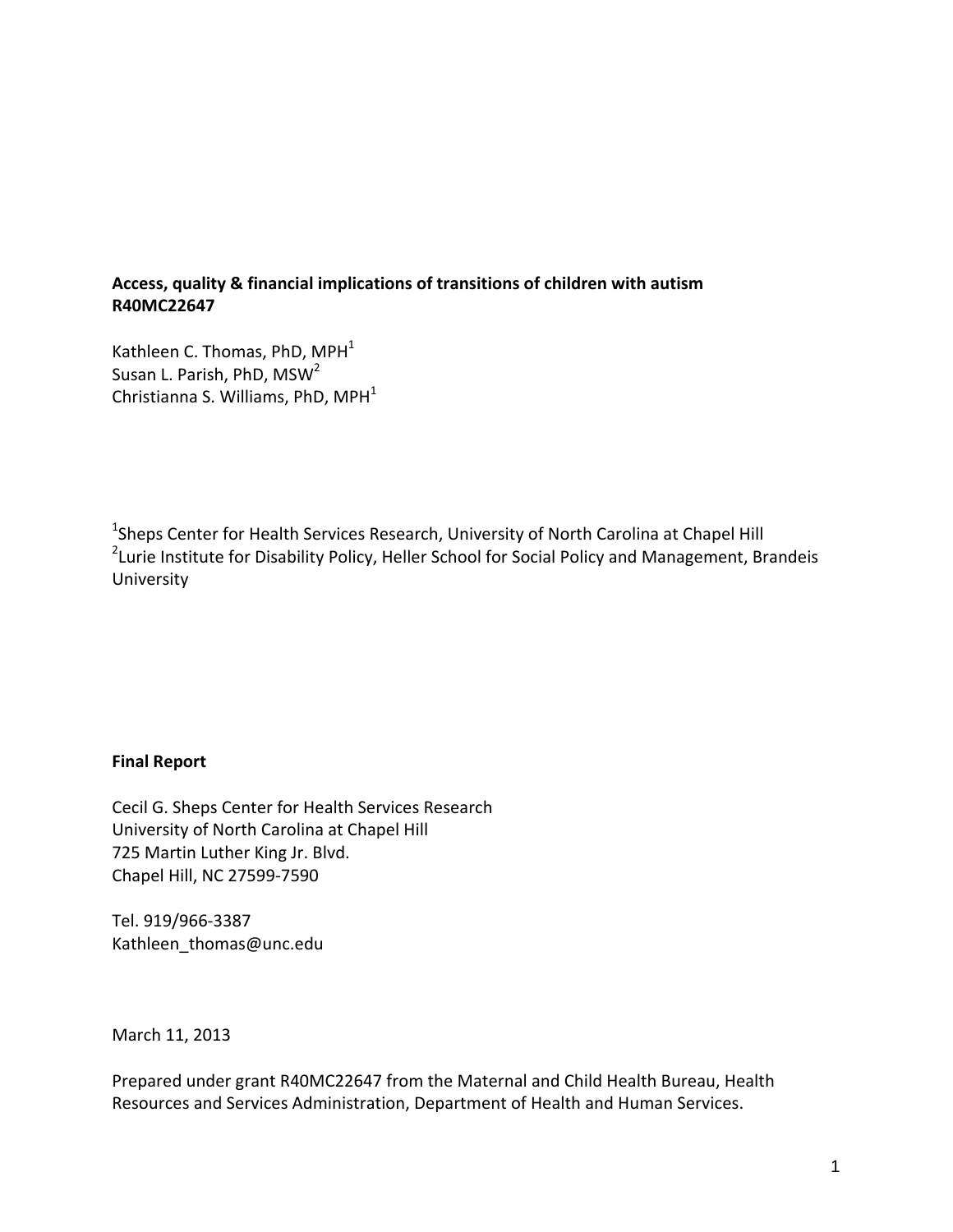### **I. Introduction**

A growing foundation of evidence indicates that families of children with autism experience problems of access, financial burden and difficulties paying for health care and autism services, but little evidence positions these experiences in time as they relate to critical childhood milestones (Parish et al., 2011a; Thomas et al., 2011; Kogan, 2008; Liptak et al., 2008; Krauss et al., 2003). There is some evidence that childhood transitions, into, through and out of school, are associated with increased family and child turmoil (Griffith et al., 2010; Lounds et al., 2007). Pinning down when episodes of difficulties with access and financial burden are likely to occur over the trajectory of childhood may inform development of policies that effectively improve access to care for these children. This study examined the implications of transitions and financial burden among families raising children with autism through the following aims:

- **1. To compile a rich source of data on children with autism and their families (n=337) by pooling national panel data over time that describe service use, expenditures and family finances, and that the investigators have used extensively;**
- **2. To conduct multivariate analyses to examine the child and family factors that are associated with service expenditures and financial burden; and**
- **3. To describe variation in expenditures and resulting financial burden for families with a child with autism over the course of childhood in order to inform development of interventions that improve access to care for these children by targeting interventions to times of greatest need.**

The study used pooled data from the Medical Expenditure Panel Survey 2000-2009 on children under 21 years of age with autism (n=337) to describe expenditures for services, their composition, and resulting family financial burden. Two-part models were used to estimate the association of child transition age (5,6,11,14) and expenditures and the child and family characteristics associated with financial burden. Findings provide a map of the trajectory of difficulties in access and financial burden for families with a child with autism over the course of childhood in order to inform policies that promote access to care for these children. These findings have particular relevance for underserved populations whose networks of support maybe more tenuous and susceptible to limited access and burden. Findings address Healthy People 2020 objectives regarding access to care (AHS6), the quality of care received (AHS7), and children's receipt of mental health services (MHMD6) in particular (USDHHS, 2011).

# **II. Background**

There is significant evidence that families of children with autism experience problems accessing services, but little evidence positions these experiences in time as they relate to critical childhood milestones (Parish et al., 2012a; Thomas et al., 2012; Kogan, 2008; Liptak et al., 2008; Krauss et al., 2003). Experiences of symptoms and recommendations for treatment planning suggest that health care expenditures for children with autism will vary over the trajectory of childhood. Longitudinal studies have found that children with autism experience improved symptoms and problem behaviors over time, but improvements typically plateau after children leave high school (Taylor & Seltzer, 2010; McGovern & Sigman, 2005; Sigman & McGovern, 2005). Treatment guidelines recommend shifts in critical services, focusing greater attention on community involvement as children reach adolescence (Meyers & Johnson, 2007;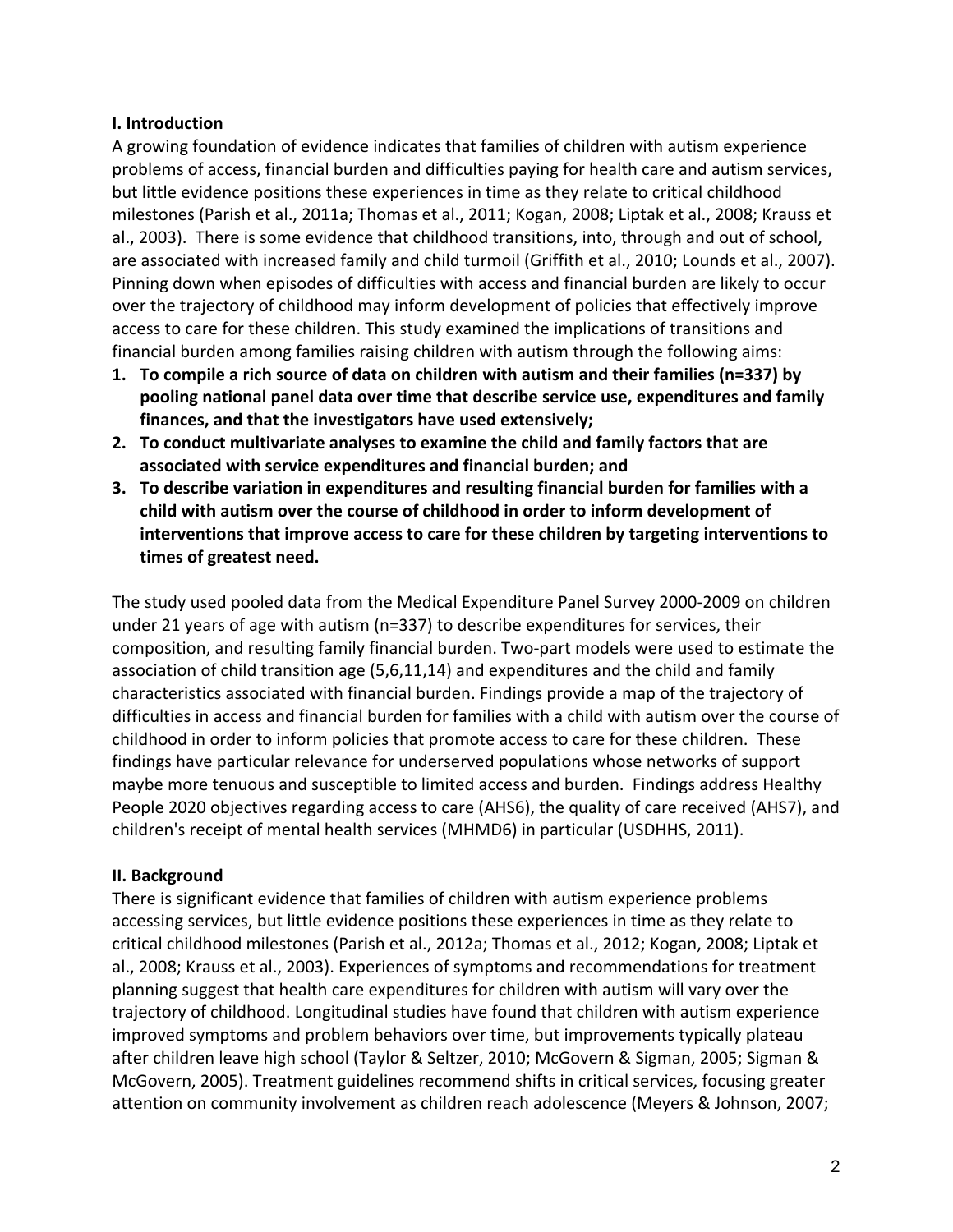Aman, 2005). National data indicate that the mix of services shifts and expenditures and unmet needs increase as children age (Wang, Mandell et al, 2012; Cidav, Lawer et al, 2012; Thomas, Parish et al, 2012). There is also evidence that transition in and of itself is difficult for children with autism and impacts family functioning. A defining feature of autism is inflexible adherence to specific, nonfunctional routines or rituals (American Psychiatric Association [*DSM-IV-TR*], 2000). School changes that occur as children age require challenging new routines that often are associated with increasing problem behaviors (Joosten, Bundy et al, 2012; Griffith, 2010; Lounds, 2007). The impact of school transition on service use among children with autism remains a pertinent but unanswered question.

Families raising children with autism report greater financial burden due to their children's health care expenses than other children with special health care needs (Parish et al., 2011a; Kogan et al., 2008). Family financial burden in turn leads to poor child and family outcomes. Our recent findings show that greater family financial burden for children with autism is associated with the stability and severity of the child's condition; and poverty as well as state public and private insurance policy (Parish et al., 2011a; Parish et al., 2011b;). However, the relationship between families' financial burden and children's health insurance coverage has not been examined.

This study explores the association between school transition age for children with autism and their healthcare expenditures in order to develop an understanding of how school transitions affect children and their families, particularly those facing health or socioeconomic disadvantage. Following the analysis of transition age, the study examines the impact of health insurance status on family financial burden in an effort to discover which insurance strategies work best to protect families from the financial challenges of transition and family financial burden.

# **III. Study design and methods**

# *Data*

The Medical Expenditure Panel Survey (MEPS) provides nationally representative data on the civilian noninstitutionalized population, including family and individual-level data, with detailed information on health service use and expenditures, finances, and need for care (Ezzati-Rice et al., 2008). Cross-sectional data from 2000 through 2009 were pooled to compile an adequately powered sample of children under 21 years of age with autism (n=337; AHRQ, 2010). Pooled two-year panel data (n=155) were also constructed. Children with autism are identified as having a condition of pervasive developmental disorder, which describes autism and rarer variations including childhood disintegrative disorder, Rhett's disorder and pervasive developmental disorder not otherwise specified. Conditions in the MEPS are assigned through a process of professional review of parent-reported conditions (MEPS, 2011). Health care expenditure data are compiled from both families and their medical providers (Machlin & Dougherty, 2007). Missing values in the MEPS are imputed according to an algorithm that makes use of public and restricted panel data on each individual and family (Machlin &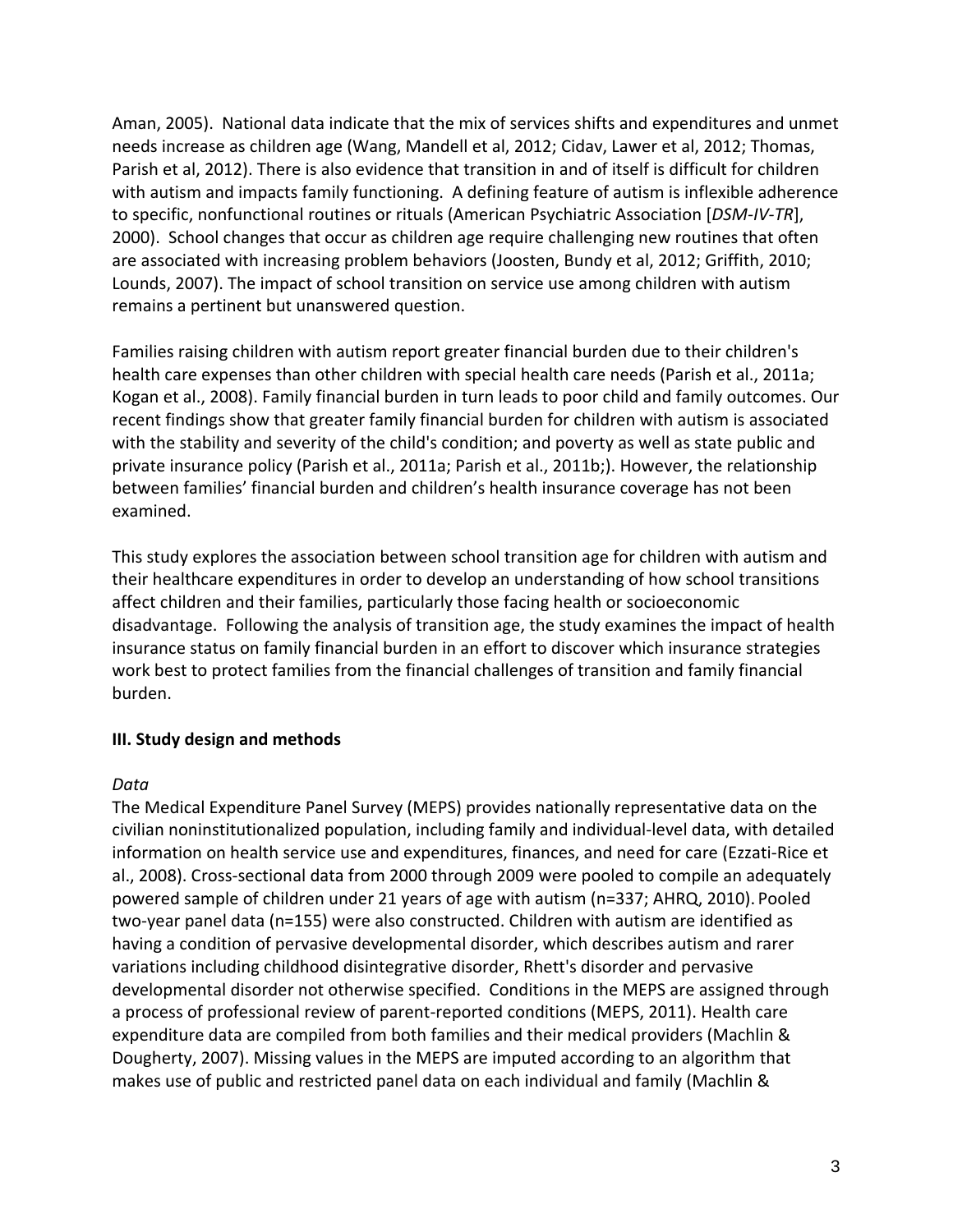Dougherty, 2007). Use of these data was exempt from Office of Human Research Ethics oversight because the data were already existing public use data.

### *Dependent variables*

Total health care expenditures of the child with autism, associated family out-of-pocket expenditures, and relative financial burden (out-of-pocket expenditures incurred for the child with autism, as a percentage of per capita family income) were used as dependent variables. Dollar values are adjusted for inflation to reflect 2009 dollars. Access to care was measured through three dichotomous measures of perceived problems getting care: no usual source of care, delays in care, and unable to get needed care, however, these data were too sparse by transition status to support further analyses.

### *Independent variables of interest*

Transition age children are identified by typical age of entry into a new level of school: 5 or 6 years of age (typical age of entry into elementary school), 11 years of age (typical age of entry into middle school), or 14 years of age (typical age of entry into high school). The insurance status of the child with autism was categorized as coverage during the past year, with the following four categories: (1) ever covered by Medicaid or the State Children's Health Insurance Program (SCHIP), (2) no Medicaid/SCHIP but some other type of public insurance, (3) covered only by private insurance, or (4) uninsured for the entire year.

# *Control variables*

Control variables capture predisposing, enabling and need variables of the child and family. Predisposing variables measure male gender, minority race, Hispanic or Latino ethnicity and household structure (family is headed by a single mother, whether the household included one or more other children with special health care needs). An estimate of the available time for childcare was computed as the number of adults in the household times 40 hours less the total number of hours worked by the adults in the household; this was then divided by the number of dependent children in the household (including the child with autism). Two items measured the health status of adults living in the household: any adult reported fair or poor physical health and any adult reporting fair or poor mental health. Enabling variables measure child health insurance status (continuous private insurance only, continuous coverage with any public insurance or ever uninsured), parent education (college or higher), total family income (2009 dollars), low family income (a dichotomous measure identifying families living below 200 percent of the federal poverty level), and language as a barrier (responding parent not comfortable with English). Need for services by the child with autism was captured by four measures. Severity of impairment was included as a dichotomous measure identifying children aged 5-17 with high impairment measured as scoring in the top quartile, 27 or more, on the Columbia Impairment Scale and youth 18-20 who are reported to experience confusion, problems making decisions, or who require supervision (Steinhausen & Metzke, 2001; Mayes et al, 2001; Harris et al, 1996). Parent report of child health status and mental health status were included in addition to a binary indicator of whether the child had any hospitalizations in the past year. Context was captured by rural residence.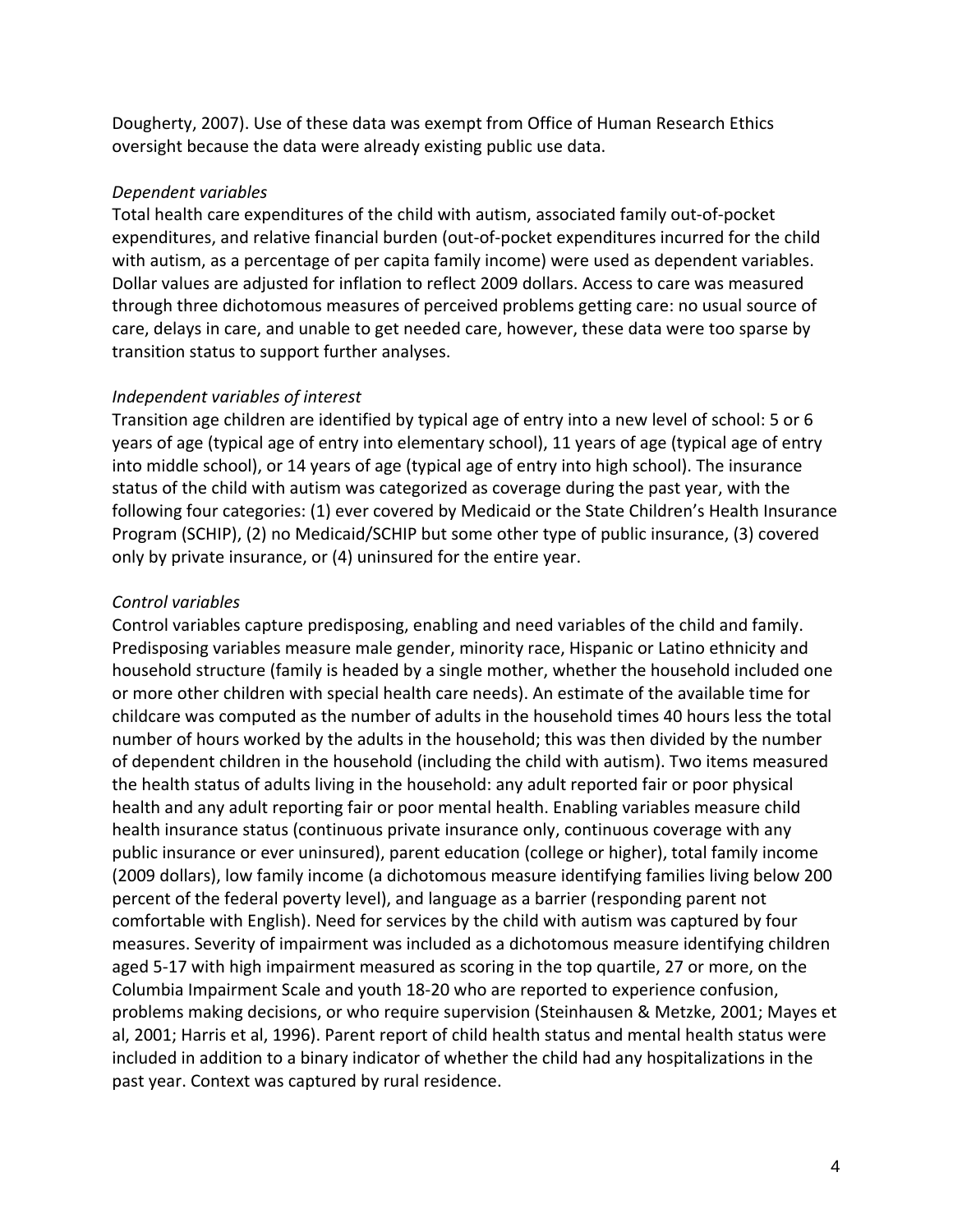### *Analytic Methods*

Descriptive statistics characterize the sample of children with autism, their family context, and the composition of their total and out-of-pocket health care expenditures. Two-part models were used to model factors associated with total and out-of-pocket expenditures and financial burden: a logit was used to estimate the binary outcome of any expenditures or burden (yes/no) and ordinary least squares regression was used to estimate level of expenditure or burden among those families that reported having any expenditures. Linear regressions modeling change in expenditures over time were estimated using the two-year panel data.

# **IV. Findings**

Table 1 describes the sample of children with autism (n=337). Eighteen percent of children were of transition age (weighted analysis, not shown). One-third of children were living in families whose income was below twice the federal poverty level, and nearly 10 percent experienced a period without health insurance in the past year. Ten percent of children were in fair or poor health.

Median total expenditures for health care among children with autism were \$2,400 with an upper quartile of \$5,900 in 2009 dollars. Eighty-two percent of the sample reported having any out-of-pocket spending for the child's health care in the past year. In inflation-adjusted (to 2009 dollars) terms, mean and median out-of-pocket spending for the year was \$729 and \$215, respectively. Relative financial burden, or the percent of family income per person in the household that was spent on the health care needs of the child with autism, had a mean of 4.1% and a median of 1.35% (data not shown). Table 2 shows the composition of total and outof-pocket expenditures for children with autism overall and by transition status. The majority of expenditures were made for outpatient medical visits and prescription medication. A larger share of out-of-pocket expenditures were devoted to prescription medication expenses. When children were transition age, a larger proportion of expenditures went toward ambulatory therapy, overall and out-of-pocket while a smaller proportion of out-of-pocket expenditures were devoted to prescription medications compared to children of other ages.

Table 3 describes prevalence and median out-of-pocket spending for types of spending that at least 20% of all families reported, and these are stratified by family income relative to twice the federal poverty level and child's health insurance status. Families of children with ASD who have Medicaid/SCHIP are less likely to pay out-of-pocket. Notably, 96% of families of privatelyinsured children reported having any out-of-pocket spending compared to 69% of those with Medicaid/SCHIP. However, among families with income above twice the federal poverty threshold, median out-of-pocket spending (\$623) was more than twice as high for families of privately-insured children compared to those with Medicaid/SCHIP (\$287). The most prevalent types of health care expenditures varied somewhat by the child's health insurance coverage and family income level. Among children with Medicaid/SCHIP coverage, the greatest proportion of families reported having spending for prescription medications and outpatient services. Among children with private insurance, the three most prevalent types of out-ofpocket expenditures were for outpatient services, prescription medications and dental care, respectively. The overall trend of greater prevalence of out-of-pocket spending was also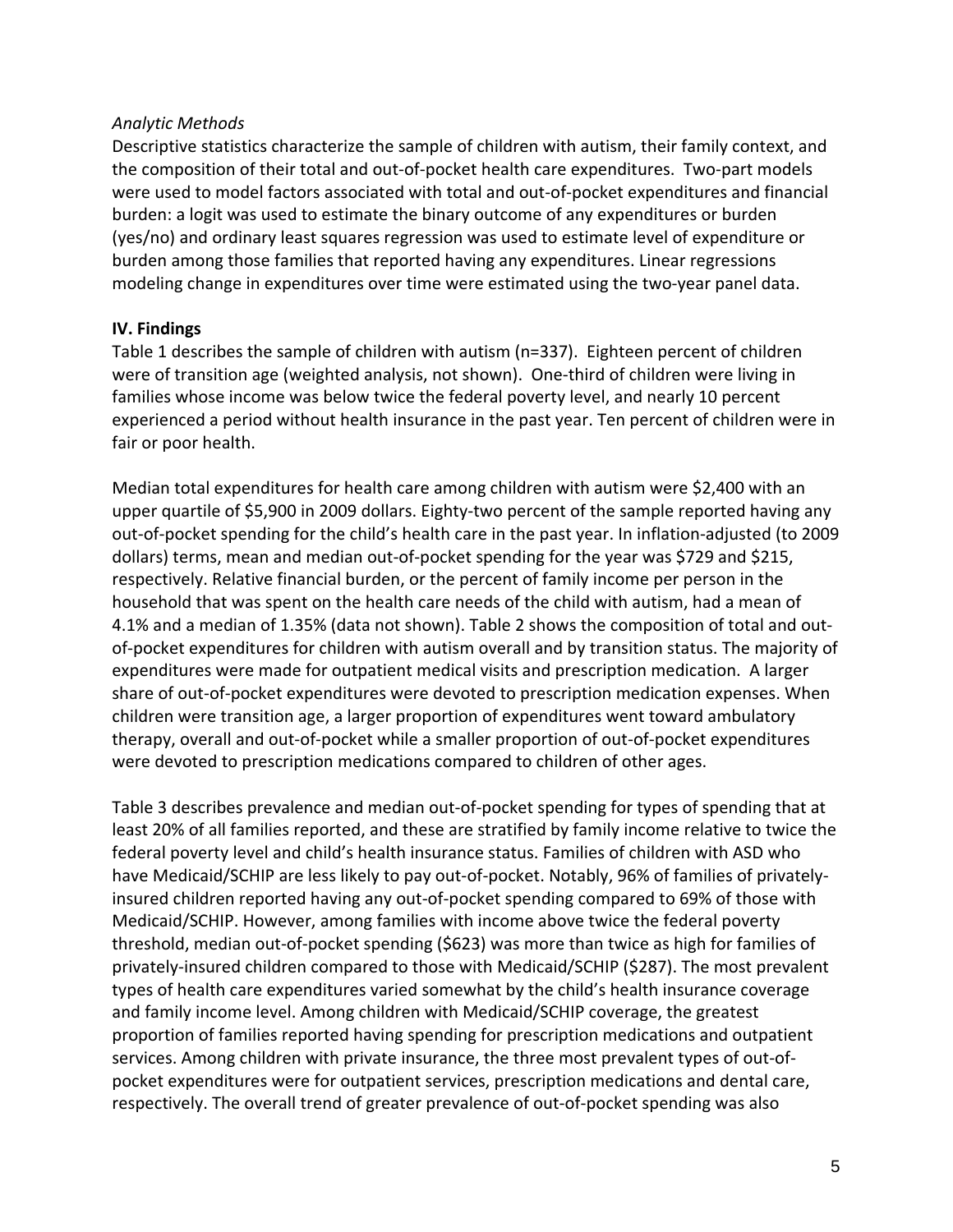evident in the amount of out-of-pocket expenditures. Median out-of-pocket spending for prescription drugs for privately-insured children living in families with income above twice the federal poverty level (\$242) was more than twice the level spent by same-income children with Medicaid/SCHIP (\$89). Across all categories, this trend persisted.

Figure 1 presents the unadjusted, weighted median out-of-pocket spending among children with Medicaid/SCHIP or private insurance, stratified by family income in relationship to 200% of the federal poverty level. Figure 1 represents the entire sample, including those families without any out-of-pocket expenditures in the prior year. Median out-of-pocket spending for low-income families of Medicaid/SCHIP-insured children with autism in the prior year was \$7, markedly lower than the \$160 median for low-income children with private insurance. Among families with income at or above twice the federal poverty level, median expenditures were \$100 for children with Medicaid/SCHIP and \$598 for children with private insurance.

Figure 2 reports the median out-of-pocket spending among those families that reported any out-of-pocket expenditures in the previous year (families that reported no out-of-pocket spending are excluded in Figure 2). Among low-income families, median spending was essentially the same: \$171 for children insured with Medicaid/SCHIP and \$169 for privatelyinsured children. Among families with income at or above twice the federal poverty level, however, median spending for children with Medicaid/SCHIP coverage was \$287 and 54% below the \$623 median for privately-insured children with autism spectrum disorders.

#### *Transition and expenditures for autism services*

Table 4 presents models of any expenditures and level of expenditures among those with any expenditures. After controlling for predisposing, enabling and need characteristics, transition by itself was not significantly associated with the likelihood or amount of expenditures (not shown). However, the experience of transition was different for some families. Four sets of models are presented, each focusing on an interaction between transition-age of the child with autism and a measure of vulnerability: high child impairment, minority race, low income, and living in a household headed by a single woman. Each set of findings delineates models for total and out-of-pocket expenditures.

Children with autism who were highly impaired and of transition age had lower total expenditures than others. In contrast, children who were not highly impaired and in transition had higher out-of-pocket expenditures than others. Children with autism who had low income and were in transition had lower total expenditures than others. Again, children who did not have low income and were in transition had higher out-of-pocket expenditures than others. In addition, children with low income *but not* in transition had lower odds of having out-of-pocket costs than others, and when children did have out-of-pocket expenditures, this same group had lower expenditures than others. There were no significant differences in total expenditures for minority children compared to others whether or not they were in transition. However, as before, nonminority children in transition had greater odds of having out-of-pocket expenditures than others, and when they did, they were higher than others. Children living in households headed by single women and who were not in transition had higher odds of having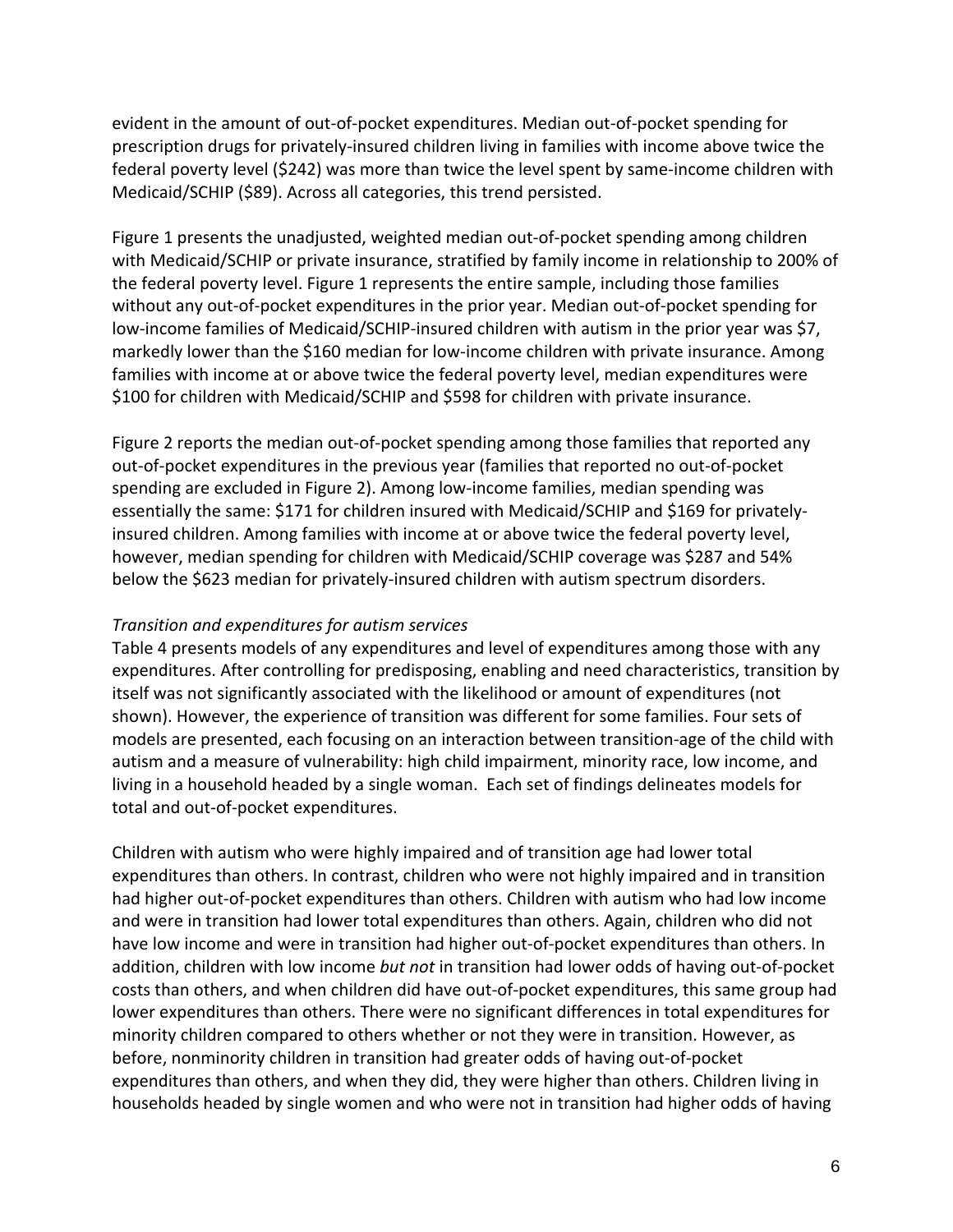any expenditures than others, but total expenditures for these children were the same whether or not they were in transition. They also had greater odds of having out-of-pocket expenditures than children in transition, but among children in transition, the pattern was switched. Children in transition living in households headed by single women had lower odds of any out-of-pocket expenditures than all others. Among children with out-of-pocket expenditures, those who lived in single women households had lower out-of-pocket expenditures than others: among children in transition, those who lived in single women households had lower expenditures than those living in other types of families; and among children not in transition those living in single women household had lower expenditures than those living in other types of families as well.

Analyses of pooled two-year panel data were conducted to model the association of time variant and invariant child and family characteristics with changes in expenditures experienced between the two years of the panel. These analyses failed to yield meaningful findings. Change in expenditures, total, out-of-pocket, and financial burden, was strongly associated with initial year expenditures only. Sensitivity analyses with alternative measures did not change these findings.

# *Health insurance and family financial burden*

Table 5 presents multivariate regression results, controlling for income and other indicators of socioeconomic status as well as a range of child and household characteristics including severity of the child's impairments (n=316). In part 1, we found that families raising children with autism spectrum disorders who had private insurance were more than five times as likely to have any out-of-pocket expenditures as families raising children who were publicly-insured (OR=5.33; p<.05). Several covariates emerged as statistically-significant predictors of the likelihood of having any out-of-pocket spending: the number of weekly hours available to care for each dependent (OR=0.97, p<.05); if an adult in the household reported being in fair or poor health  $(OR=2.63; p<.05)$ ; and log of total family income  $(OR=1.98; p=.05)$ . In part 2, among those families reporting any out-of-pocket spending, families of privately insured children had approximately 2% (p<.05) higher relative burden compared to children with Medicaid/SCHIP (greater burden transformed by exponentiating the coefficient of 0.68), after controlling for all model covariates. In other words, out-of-pocket spending for children with ASD was increased by 2.0% of per-person family income for those ASD who had private insurance, compared to children with Medicaid. In the second regression model, two covariates emerged as statistically-significant predictors increased relative financial burden: whether a parent had a bachelor's degree or higher (Beta=0.75; 2.1% greater relative burden; p<.05) and whether the child had any hospitalizations in the previous year (Beta=1.43; 4.2% greater relative burden; p<.01).

#### **V. Discussion**

# *Conclusions*

The findings from this study suggest that when children with autism transition between schools, children from vulnerable families experience a drop in expenditures that is made up with out-of-pocket spending in families with more resources. Families raising children with ASD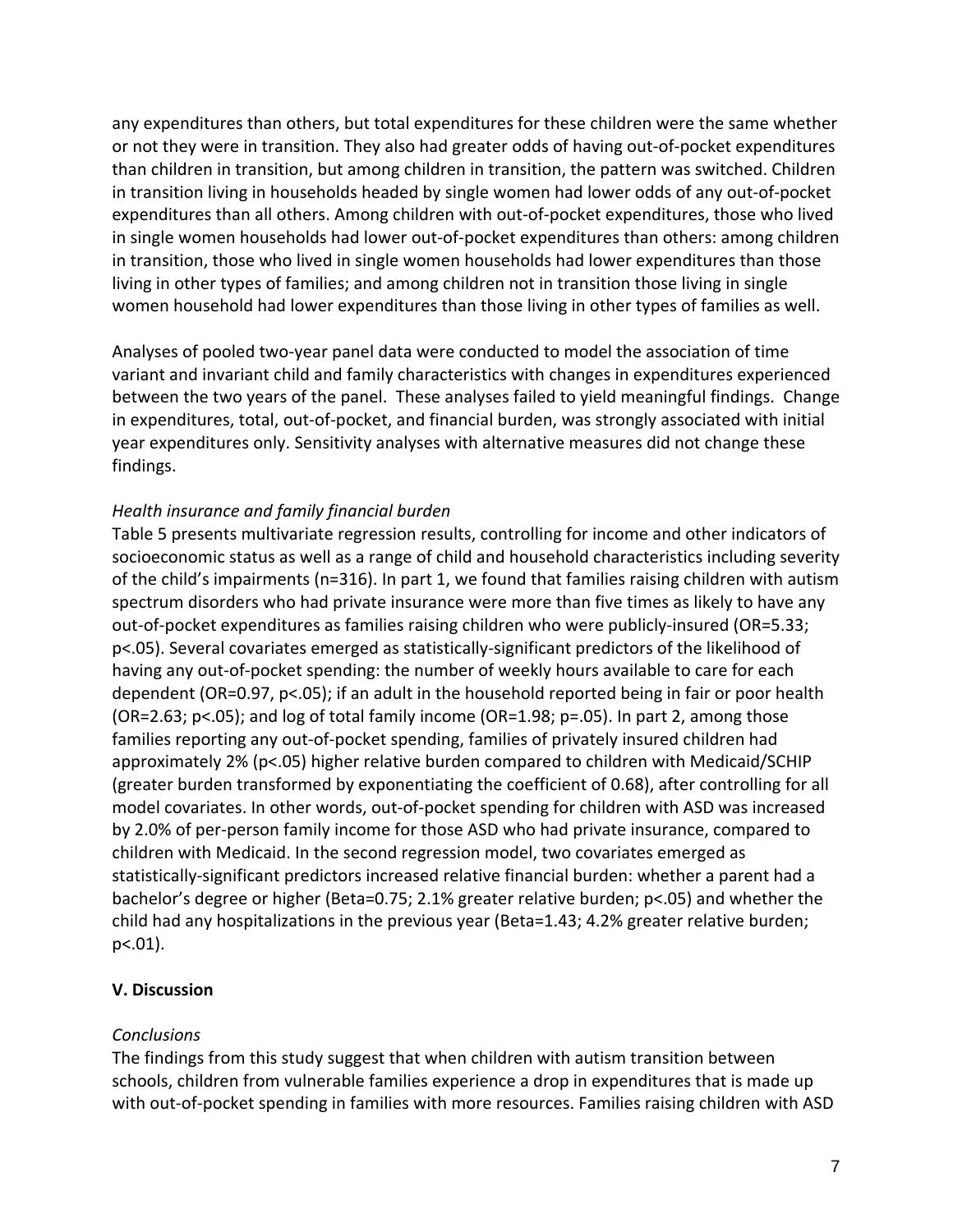who had private insurance coverage were much more likely to have any out-of-pocket medical care spending for their child, and also reported having significantly greater out-of-pocket spending for their children's health care. Among middle- and upper-income families, financial burden was markedly higher for privately-insured children in contrast to those with public insurance, both across the entire sample and among just those with any out-of-pocket spending. While further study is necessary, this investigation indicates that Medicaid appears to buffer the financial costs of raising children with ASD in ways that private insurance does not.

#### *Limitations*

Although the MEPS data provide uniquely detailed evidence about the amount and sources of expenditures for autism services, limitations of the data are important to keep in mind. First, the pooled data used for this analysis cover a period of time, 2000-2009, when the evidence base and treatment patterns for autism have been changing (Warren et al, 2011). For example, during this period of time, evidence has been generated that some antipsychotics can reduce challenging behaviors in children with autism. Since the findings reported here indicate that families contribute a significant amount to cover the cost of prescription medications, all kinds of families may have fewer resources today to address transition needs. It will be important to monitor parent report of unmet needs during times of transition in the future. Second, the MEPS asks families to report on their expenditures for medical care for their child. While many autism-related services clearly fall under the umbrella of medical care, such as outpatient pediatric visits and prescription drugs, other services may be more difficult to categorize or clearly different (Thomas et al, 2007). For example, community integration services provided by a high school graduate may contribute to the cost of care for autism, but not be considered medical services by a family. Complementary and alternative medicines are more clearly different. To the extent that these other autism-related services are excluded, the findings reported here are conservative; they underestimate total expenditures and particularly underestimate out-of-pocket expenditures. Third, these data capture child age, but they do not identify explicitly when a child has experienced a change of school. To the extent that child age is an imprecise measure of school transition, the significance of the associations of transition and expenditures may be underreported. Finally, these data do not support analysis of family spending variation by state of residence or state Medicaid policy characteristics. Previous research has found significant state variability in family burden for CSHCN(Parish et al, 2009) and reduced burden for families living in states with autism parity legislation (Parish, Thomas et al, 2012a) and for families living in states with greater per capita Medicaid spending (Parish, Thomas et al, 2012b).

#### *Implications*

These findings raise questions about the opportunities and challenges inherent in transitioning to a new school for a child with autism. Schools and families may see transition into a new school as an opportunity to leave behind outgrown supports. Later adjustments may bring back some supports or add new ones that raise the level of expenditures again. In this sense, although transition to a new school may be associated with a disruption of services for children with autism, it is not necessarily unplanned or unreasonable. The concern is that the present findings suggest vulnerable families are most likely to experience this disruption. It appears that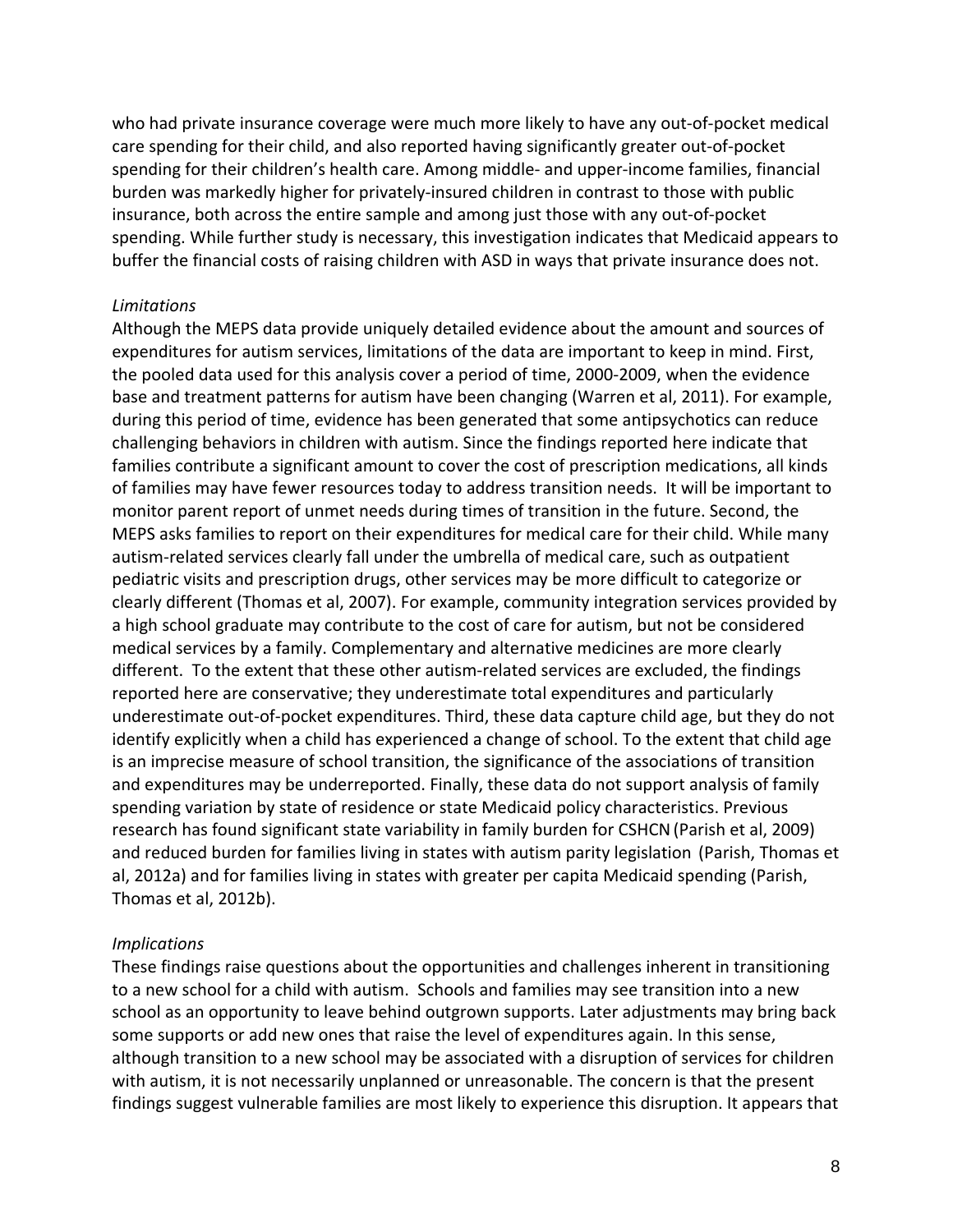families that are more likely to be disconnected from the system of care or less likely to have abundant resources for help-seeking or additional care appear to receive fewer services for their children while more advantaged families make up for disruptions with increased out-ofpocket spending. It is also possible that families of less impaired children bear the burden for documenting continued need for school-based services while services for children with high impairment remain elevated during transitions.

This study adds to the growing body of evidence that families raising children with ASD incur substantial financial burdens. In previous research, the limited coverage provided for ASD by private insurers has been amply discussed<sup>17-19</sup> (Busch & Barry, 2009; Kraus et al, 2003; Peele et al, 2002) and these gaps have prompted advocates to secure passage of so-called autism parity legislation in 32 states(Autism Speaks, 2013) to date. The present study bolsters claims that the out-of-pocket spending incurred by families of children with ASD are higher for children who lack public insurance, even after controlling for socio-economic status and family income.

It is evident from these findings that insurance does not fully cover autism services; families incur significant out-of-pocket costs to meet their child's medical care needs. Moreover, reliance on a pay-as-you-go system leads to racial, ethnic and economic disparities in care among children with autism (Magana et al, 2012). The Patient Protection and Affordable Care Act (PL 111-148) promises to bring important improvements to insurance for children with autism, such as elimination of preexisting condition exclusions, extension of dependent coverage to age 26, and explicit inclusion of behavioral healthcare treatment and habilitative care as essential benefits. There still remain, however, areas of uncertainty in the coverage of autism services. First, after a state benchmark plan is chosen, states are no longer allowed to reduce the *actuarial value* of a plan below the benchmark, but this leaves uncertainty about the depth and breadth of specific covered services (CCIIO, 2012; Weiner, 2012; Spielman, 2011). Second, because habilitative services are rarely included in current plans, the guidance leaves room for significant variation and uncertainty over the scope of these services in particular that will be required (CCIIO, 2012; Spielman, 2011; CCIIO, 2011). Third, since the definition of behavioral healthcare treatment is open to interpretation, insurance plans may or may not (except in states with mandates to cover it) include autism (Sarata, 2011).

These findings raise important new questions about the dimensions of care for children with autism. Health insurance may not be the best tool to ensure continuity of care over the span of childhood. Schools could include goals for continuity of health care services in the individualized education plans for transition-aged children with autism. Healthcare providers could anticipate and work to avoid service disruptions during school transitions, particularly for vulnerable families, through careful monitoring and coordination of care. Care collaboration and medical home models are promising strategies to address these disparities although barriers to access must be overcome there as well (Sheldrick et al, 2010; Brachlow et al, 2007).

#### **VI. List of Products**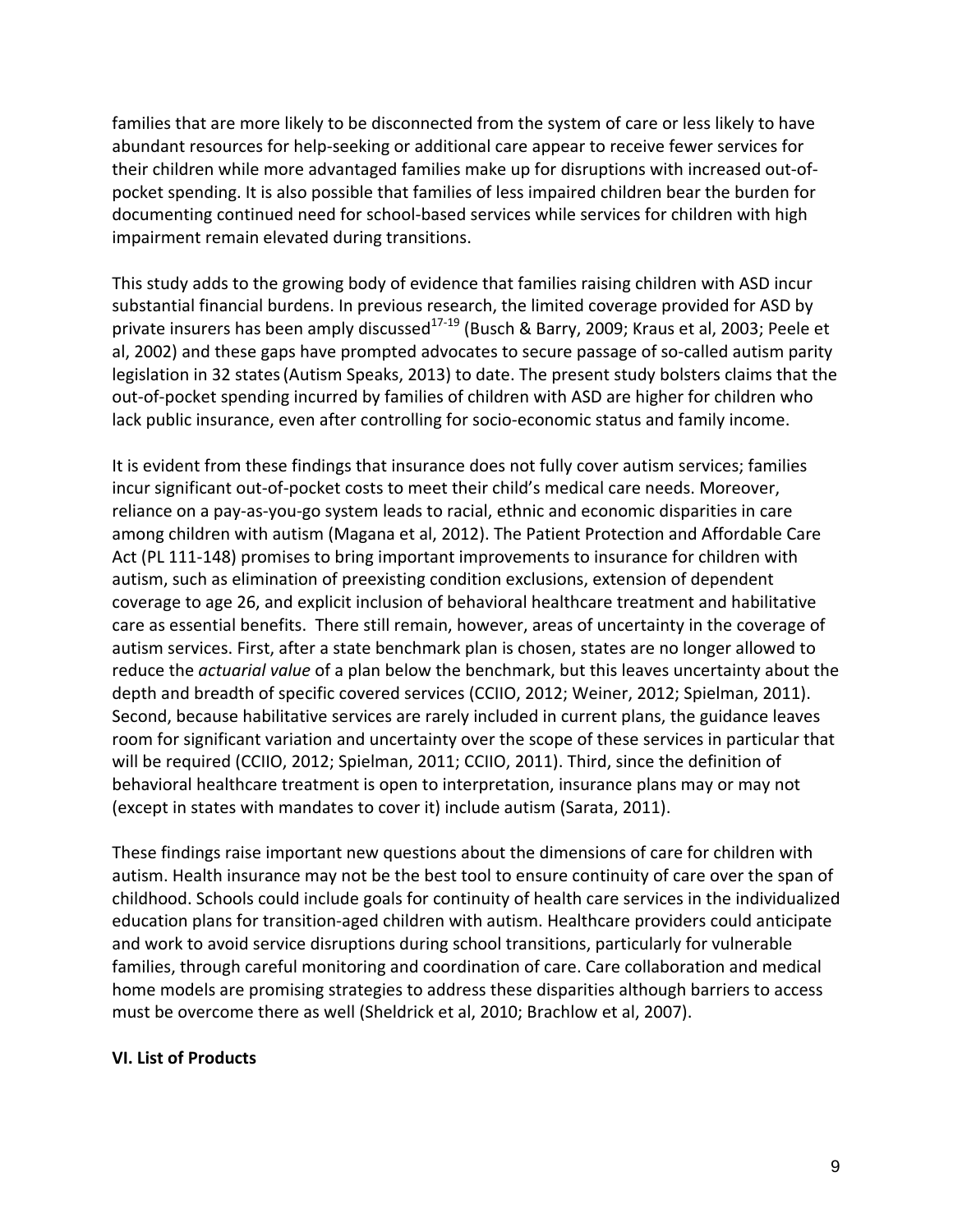Following is the list of manuscripts that have been prepared from this study. The analyses of access to care measures and those based on pooled panel data did not yield findings adequate to support manuscript publication.

- 1. Thomas KC, Parish SL, Williams CS (2013) Healthcare expenditures for autism during times of transition: Some vulnerable families fall behind, under review.
- 2. Parish SL, Thomas KC, Williams CS, Crossman M (2013) Autism and Families' Financial Burden: The Association with Health Insurance Coverage, under review.

# **VII. References**

- 1. Agency for Healthcare Research and Quality. Maryland: 2010 Retrieved from http://meps.ahrq.gov/mepsweb/survey\_comp/household.jsp
- 2. Aman MG (2005). Treatment planning for patients with autism spectrum disorders. *J Clin Psychiatry*, 66 Suppl 10:38-45.
- 3. American Psychiatric Association. Diagnostic and statistical manual of mental disorders (Revised 4th ed.). Washington, DC: 2000
- 4. Autism Speaks. State initiatives. 2013; Retrieved February 4, 2013 from http://www.autismspeaks.org/advocacy/states
- 5. Brachlow AE, Ness KK, McPheeters ML, et al (2007). Comparison of indicators for a primary care medical home between children with autism or asthma and other special health care needs: National Survey of Children's Health. *Arch Pediatr Adolesc Med*, 161(4), 399-405.
- 6. Burns BJ, Costello EJ, Angold A, et al (1995). Children's mental health service use across service sectors. *Health Affairs*, *14*(3): 147-159.
- 7. Busch SH, Barry CL. Does private insurance adequately protect families of children with mental health disorders? *Pediatrics.* 2009;124(4):S399-S406.
- 8. Cairns R, Elder G, Costello J (1996). Developmental Science. Cambridge: Cambridge University Press.
- 9. CCIIO: Center for Consumer Information and Insurance Oversight (2012). Frequently Asked Questions on Essential Health Benefits Bulletin. Centers for Medicare and Medicaid Services, February 17, 2012.
- 10. CCIIO: Center for Consumer Information and Insurance Oversight (2011). Essential Health Benefits Bulletin. Centers for Medicare and Medicaid Services, December 16, 2011.
- 11. Cidav Z, Lawer L, Marcus SC, et al (2012). Age-related variation in health service use and associated expenditures among children with Autism. *J Autism Dev Disord,* [Epub ahead of print].
- 12. Cohen SB (2003). Design Strategies and Innovations in the Medical Expenditure Panel Survey. Medical Care, 41(7) Supplement: III-5−III-12.
- 13. Croen LA, Najjar DV, Ray T, Lotspeich L, Bernal P. A comparison of health care utilization and costs of children with and without autism spectrum disorders in a large-group model health plan. *Pediatrics.* 2006;118(4):e1203-e1211.
- 14. Ezzati-Rice TM, Rohde F, Greenblatt J (2008). Sample design of the medical expenditure panel survey household component, 1998–2007. Methodology Report No. 22. March 2008. Agency for Healthcare Research and Quality, Rockville, MD.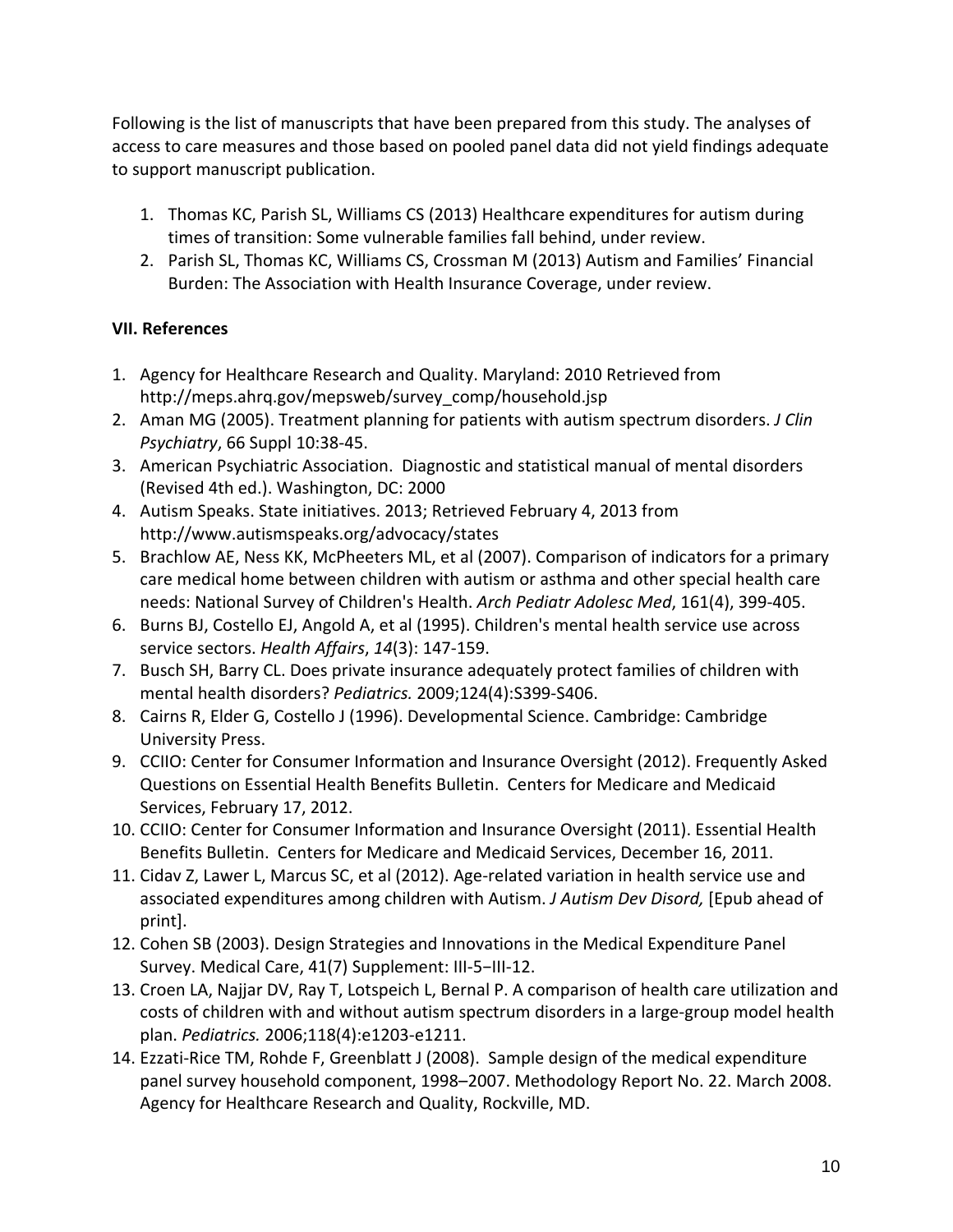- 15. Griffith GM, Hastings RP, Nash S, et al(2010). Using matched groups to explore child behavior problems and maternal well-being in children with Down syndrome and autism. *J Autism Dev Disord*, *40*, 610-609.
- 16. Harris ES, Canning RD, Kelleher KJ (1996). A comparison of measures of adjustment, symptoms, and impairment among children with chronic medical conditions. J Am Acad Child Adolesc Psychiatry, 35(8), 1025-1032.
- 17. Joosten AV, Bundy AC, Einfeld SL (2012). Context influences the motivation for stereotypic and repetitive behavior in children diagnosed with intellectual disability with and without autism. *J Appl Res Intellect Disabil*, *25*,262-270.
- 18. Kogan MD, Strickland BB, Blumberg SJ, et al. (2008). A national profile of the health care experiences and family impact of autism spectrum disorder among children in the United States, 2005-2006. *Pediatrics*, *122*, 1149-1158.
- 19. Krauss MW, Gulley S, Sciegaj M, et al (2003). Access to specialty medical care for children with mental retardation, autism, and other special health care needs. *Ment Retard*, *41*,329- 339.
- 20. Leslie DL, Martin A. Health care expenditures associated with autism spectrum disorders. *Arch Pediat Adol Med.* 2007;161(4):350–355.
- 21. Liptak GS, Benzoni LB, Mruzek DW, et al (2008). Disparities in diagnosis and access to health services for children with autism: Data from the National Survey of Children's Health. *J Dev Behav Pediatr*, *29*,152-160.
- 22. Lounds J, Seltzer MM, Greenberg JS, et al (2007). Transition and change in adolescents and young adults with autism: Longitudinal effects on maternal well-being. *Am J Ment Retard*, 112, 401-417.
- 23. Machlin, SR, Dougherty, DD. Overview of methodology for imputing missing expenditure data in the medical expenditure panel survey. Methodology report No. 19. Agency for Healthcare Research and Quality. Maryland: March 2007. Retrieved from http://www.meps.ahrq.gov/mepsweb/data\_files/publications/ mr19/mr19.pdf
- 24. Magana S, Parish SL, Rose RA et al (2012). Racial and ethnic disparities in quality of health care among children with autism and other developmental disabilities. Intellect Dev Disabil, 50(4), 287-299.
- 25. Mayes SD, Krecko VF, Calhoun SL, et al (2001). Variable related to outcome following child psychiatric hospitalization. Gen Hosp Psychiatry, 23,278-284.
- 26. McGovern CW, Sigman M (2005). Continuity and change from early childhood to adolescence in autism. *J Child Psychol Psychiatry, 46*,401-408.
- 27. MEPS: Medical Expenditure Panel Survey. Household component. *Agency for Healthcare Research and Quality*. Maryland: 2010 Retrieved from http://meps.ahrq.gov/mepsweb/survey\_comp/household.jsp
- 28. MEPS: Medical Panel Survey. MEPS HC-036: 1996-2008 Pooled estimation file. Agency for Healthcare Research and Quality. Maryland: 2010.
- 29. MEPS: Medical Expenditure Panel Survey. MEPS HC-128: 2009 Medical conditions. Agency for Healthcare Research and Quality. Maryland: December 2011. Retrieved from http://meps.ahrq.gov/mepsweb/data\_stats/download\_data/pufs/h128/h128doc.shtml#Ap pendix3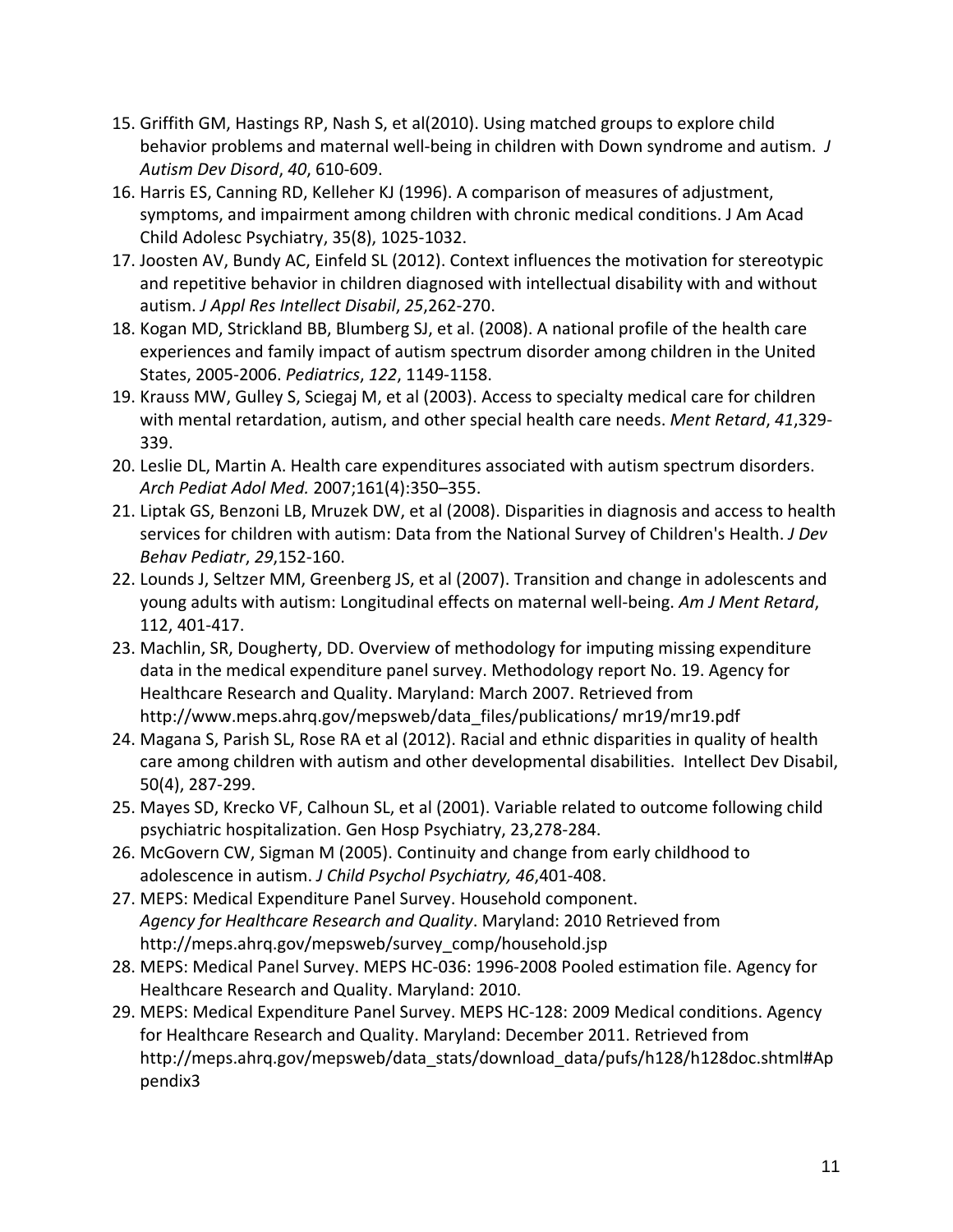- 30. Myers SM, Johnson CP (2007). Management of children with autism spectrum disorders. *Pediatrics*, *120*,1162-1182.
- 31. Narendorf SC, Shattuck PT, Sterzing PR (2011). Mental health service use among adolescents with an Autism Spectrum Disorder. *Psychiatric Services*, *62*: 975-978.
- 32. Parish SL, Shattuck PT, Rose RA. (2009). Financial burden of raising children with special health care needs: association with state policy choices. *Pediatrics*. 2009;124(4);S435-S442.
- 33. Parish SL, Thomas KC, Rose R, et al (2012a). State insurance parity legislation for autism services and family financial burden. *Intellectual and Developmental Disabilities*, *50*(3):190- 198.
- 34. Parish SL, Thomas KC, Rose RA, et al (2012b). State Medicaid spending and financial burden of families raising children with autism. *Intellectual and Developmental Disabilities*, *50*(6):441-445.
- 35. Peele PB, Lave JR, Kelleher KJ. Exclusions and limitations in children's behavioral health care coverage. *Psychiatr Serv.* 2002;53:591-594.
- 36. Sarata AK (2011). Mental Health Parity and the Patient Protection and Affordable Care Act of 2010. Congressional Research Service, December 28, 2011.
- 37. Sheldrick RC, Perrin EC (2010). Medical home services for children with behavioral health conditions. *J Dev Behav Pediatr*, *31*(2),92-99.
- 38. Shimabukuro TT, Grosse SD, Rice C. Medical expenditures for children with an autism spectrum disorder in a privately insured population. *J Autism Dev Disord*. 2008;38:546–552.
- 39. Sigman M, McGovern CW (2005). Improvement in cognitive and language skills from preschool to adolescence in autism. *J Autism Dev Disord, 35*,15-23.
- 40. Spielman S (2011). Federal Health Care Law Allows States to Decide Autism Benefits Package, Autism Speaks blog post, December 27, 2011.
- 41. Steinhausen H, Metzke CW (2001). Global measures of impairment in children and adolescents: Results from a Swiss community survey. Aust N Z J Psychiatry, 35,282-286.
- 42. Taylor JL, Seltzer MM (2010). Changes in the mother-child relationship during the transition to adulthood for youth with autism spectrum disorders. *J Autism Dev Disord 41*,1397-1410.
- 43. Thomas KC, Ellis AR, McLaurin C, et al (2007a). Access to care for autism-related services. *J Autism Dev Disord*, *37*,1902-1912.
- 44. Thomas KC, Morrissey JP, McLaurin C (2007b). Use of autism-related services by families and children. *Journal of Autism and Developmental Disability*, *37*(5), 818-829.
- 45. Thomas KC, Parish SL, Rose RA, et al (Nov 2012). Access to care for children with autism in the context of state Medicaid reimbursement. *Maternal and Child Health Journal*, *16*(8):1636-1644.
- 46. Wang L, Mandell DS, Lawer L, et al (2012). Healthcare service use and costs for Autism Spectrum Disorder: A comparison between Medicaid and private insurance. *J Autism Dev Disord*, [Epub ahead of print].
- 47. Warren Z, Veenstra-VanderWeele J, Stone W (2011). Therapies for Children With Autism Spectrum Disorders. Comparative Effectiveness Review No. 26. AHRQ Publication No. 11- EHC029-EF. Rockville, MD: Agency for Healthcare Research and Quality. April 2011.
- 48. Weiner J (2012). The ACA's 50-State 'Essential Health Benefits' Tangle: Autism Advocates Wary of Losing Hard-Won Coverage. *LDI Health Economist*, June, 2012.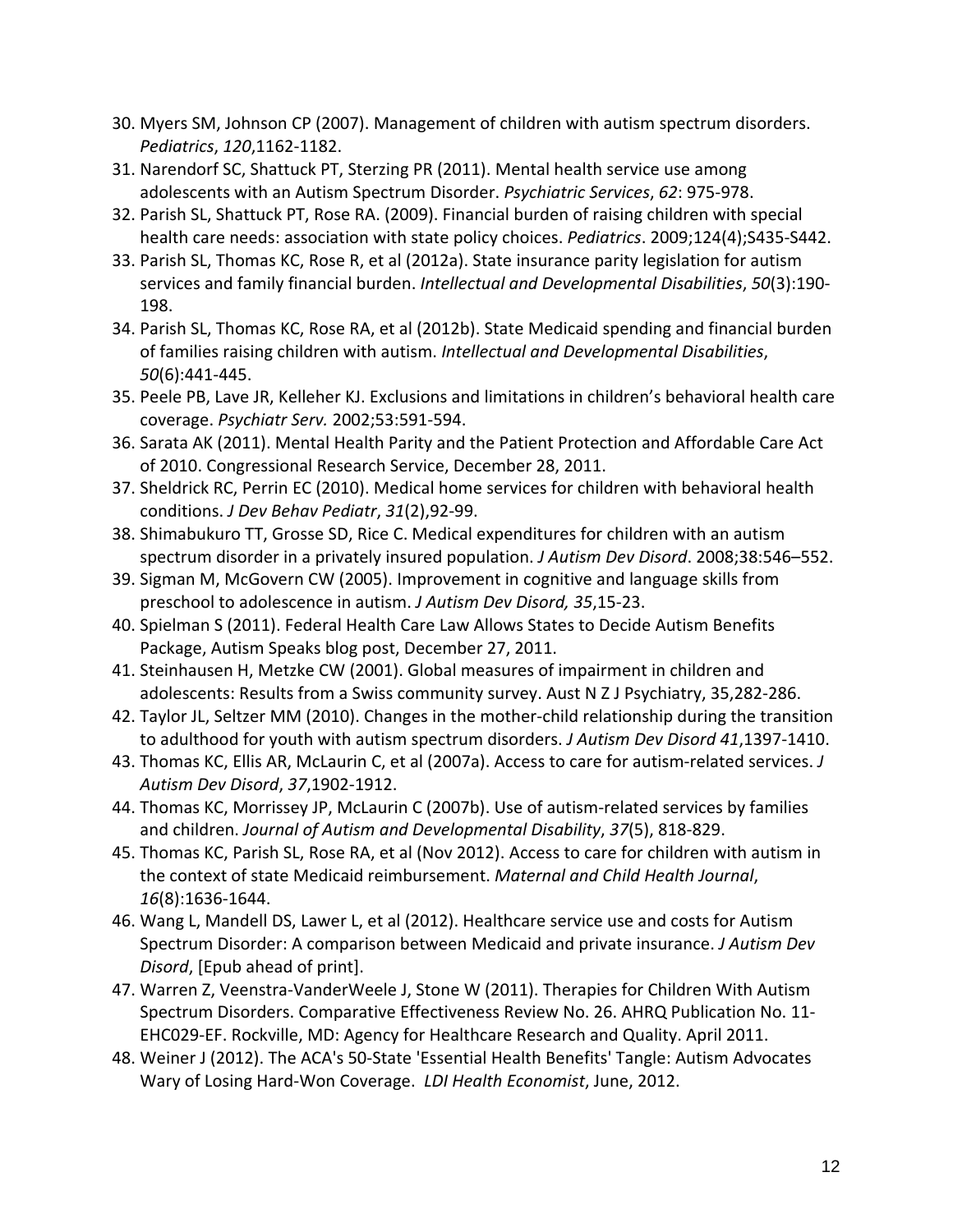|                                                  | Transition <sup>1</sup> | <b>Not Transition</b> |                         |
|--------------------------------------------------|-------------------------|-----------------------|-------------------------|
|                                                  | $(N=67)$                | $(N=270)$             |                         |
| Variables                                        | Percent                 | Percent               | $p$ -value <sup>2</sup> |
| Male gender                                      | 89.2                    | 86.4                  | 0.552                   |
| Minority race or Hispanic ethnicity              | 30.1                    | 23.8                  | 0.301                   |
| Health insurance status                          |                         |                       |                         |
| Ever any public, never uninsured                 | 48.5                    | 46.3                  | 0.331                   |
| Private only, never uninsured                    | 47.2                    | 43.6                  |                         |
| Ever uninsured                                   | 4.3                     | 10.1                  |                         |
| Education of parents BA or higher                | 54.9                    | 63.1                  | 0.286                   |
| Low income $1$                                   | 35.3                    | 30.4                  | 0.484                   |
| Single woman head of household                   | 10.3                    | 12.2                  | 0.654                   |
| Parent not comfortable with English <sup>2</sup> | 1.3                     | 2.4                   | 0.472                   |
| High impairment <sup>3</sup>                     | 14.1                    | 25.7                  | 0.048                   |
| Health status fair or poor                       | 9.8                     | 10.6                  | 0.854                   |
| Rural residence                                  | 5.0                     | 16.8                  | 0.018                   |

# **Table 1. Characteristics of children with autism and their families**

<sup>1</sup>Transition age based on age in November - 5,6,11, 14

 $2$ Two-tailed t-test comparing children in a transition age vs. other ages

<sup>1</sup>Defined as  $\leq$  200% of the federal poverty line

 ${}^{2}$ Refers to the household reference person, usually a parent

 $3A$  dichotomous measure identifying children aged 5-17 scoring in the top quartile on the Columbia Impairment Scale and youth 18-20 reported to experience confusion, problems making decisions, or who require supervision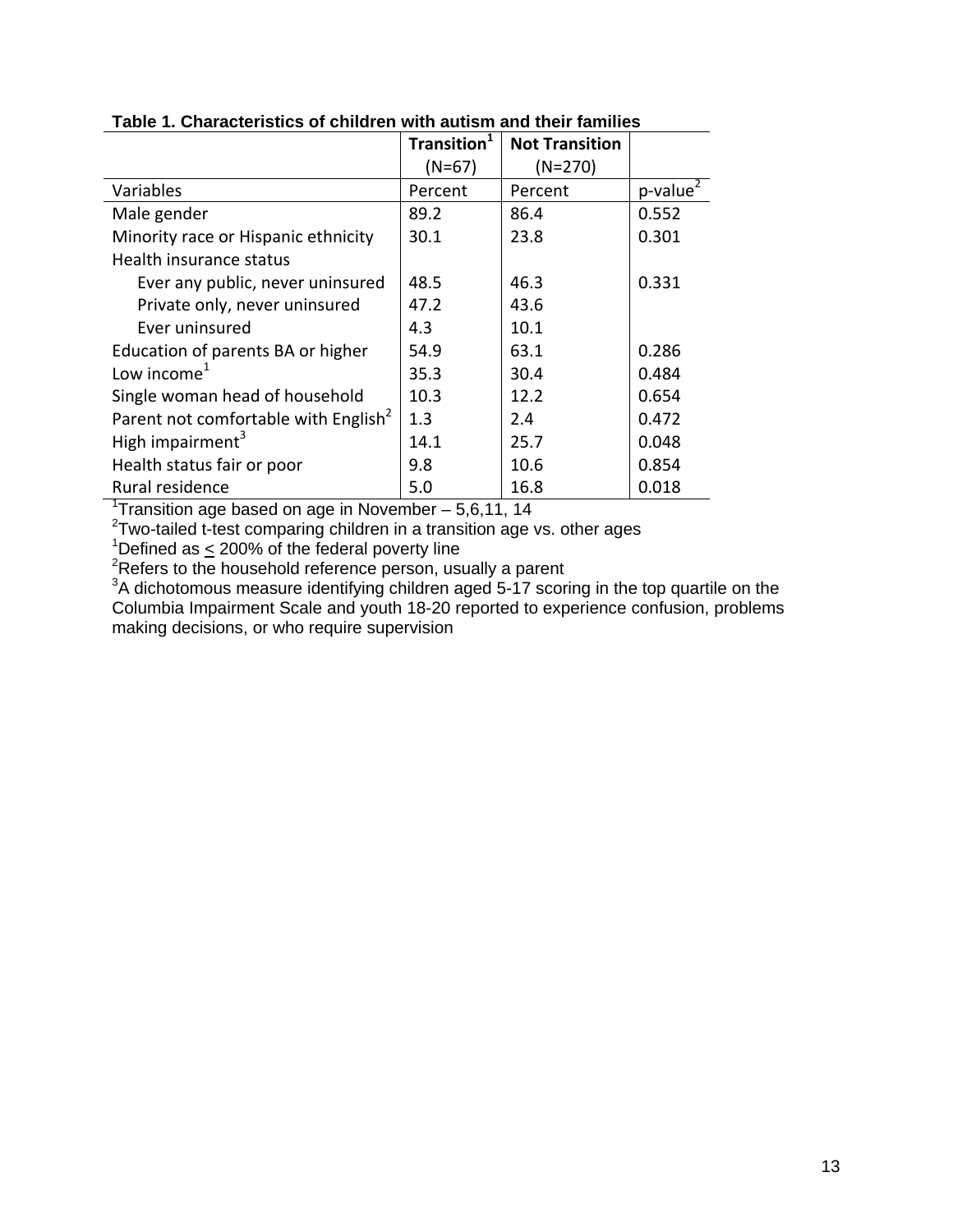|                                                                             | <b>Overall</b> |                            | <b>Transition Age<sup>1</sup></b> |      |             | <b>Other Ages</b> |      |             | p-    |                    |
|-----------------------------------------------------------------------------|----------------|----------------------------|-----------------------------------|------|-------------|-------------------|------|-------------|-------|--------------------|
|                                                                             |                | Mean Median                | Max                               |      | Mean Median | Max               |      | Mean Median | Max   | value <sup>2</sup> |
| <b>Types of Expenditures as Percent of Total Expenditures</b>               |                |                            |                                   |      |             |                   |      |             |       |                    |
|                                                                             |                | $N = 317^3$                |                                   |      | N=63        |                   |      | $N = 254$   |       |                    |
| <b>Outpatient Medical</b>                                                   | 27.7           | 17.0                       | 100.0                             | 21.8 | 11.7        | 100.0             | 29.1 | 18.3        | 100.0 | 0.076              |
| Chiropractor                                                                | 0.1            | 0.0                        | 22.7                              | 0.0  | 0.0         | 1.4               | 0.1  | 0.0         | 22.7  | 0.536              |
| <b>Vision Care</b>                                                          | 1.4            | 0.0                        | 52.5                              | 1.6  | 0.0         | 27.8              | 1.3  | 0.0         | 52.5  | 0.730              |
| Ambulatory                                                                  |                |                            |                                   |      |             |                   |      |             |       | 0.034              |
| Therapy                                                                     | 3.8            | 0.0                        | 90.1                              | 9.5  | 0.0         | 90.1              | 2.6  | 0.0         | 79.8  |                    |
| <b>Emergency Room</b>                                                       | 1.6            | 0.0                        | 96.6                              | 1.2  | 0.0         | 96.6              | 1.7  | 0.0         | 89.0  | 0.579              |
| Inpatient                                                                   | 2.4            | 0.0                        | 95.0                              | 1.2  | 0.0         | 88.0              | 2.7  | 0.0         | 95.0  | 0.351              |
| Prescription                                                                |                |                            |                                   |      |             |                   |      |             |       | 0.204              |
| <b>Medications</b>                                                          | 31.1           | 18.0                       | 100.0                             | 25.9 | 13.0        | 96.1              | 32.2 | 20.4        | 100.0 |                    |
| Dental                                                                      | 12.8           | 0.8                        | 100.0                             | 19.0 | 2.7         | 100.0             | 11.4 | 0.1         | 100.0 | 0.091              |
| Home Health                                                                 | 9.3            | 0.0                        | 100.0                             | 5.7  | 0.0         | 100.0             | 10.1 | 0.0         | 99.8  | 0.182              |
| Other                                                                       | 0.7            | 0.0                        | 67.4                              | 0.5  | 0.0         | 27.1              | 0.7  | 0.0         | 67.4  | 0.680              |
| Unknown                                                                     | 9.0            | 0.0                        | 100.0 13.5                        |      | 0.0         | 78.1              | 8.0  | 0.0         | 100.0 | 0.138              |
| <b>Types of Expenditures as Percent of Out-of-Pocket</b>                    |                |                            |                                   |      |             |                   |      |             |       |                    |
| <b>Expenditures</b>                                                         |                |                            |                                   |      |             |                   |      |             |       |                    |
|                                                                             |                | <u>N=254<math>4</math></u> |                                   |      | $N = 48$    |                   |      | $N = 206$   |       |                    |
| <b>Outpatient Medical</b>                                                   | 26.1           | 10.8                       | 100.0                             | 28.2 | 7.1         | 100.0             | 25.7 | 11.8        | 100.0 | 0.733              |
| Chiropractor                                                                | 0.3            | 0.0                        | 67.4                              | 0.1  | 0.0         | 3.4               | 0.3  | 0.0         | 67.4  | 0.465              |
| <b>Vision Care</b>                                                          | 3.8            | 0.0                        | 100.0                             | 4.1  | 0.0         | 100.0             | 3.7  | 0.0         | 100.0 | 0.903              |
| Ambulatory                                                                  |                |                            |                                   |      |             |                   |      |             |       | 0.036              |
| Therapy                                                                     | 2.5            | 0.0                        | 100.0                             | 7.2  | 0.0         | 75.4              | 1.4  | 0.0         | 100.0 |                    |
| <b>Emergency Room</b>                                                       | 1.2            | 0.0                        | 100.0                             | 0.1  | 0.0         | 4.4               | 1.4  | 0.0         | 100.0 | 0.143              |
| Inpatient                                                                   | 0.5            | 0.0                        | 84.9                              | 0.0  | 0.0         | 0.0               | 0.6  | 0.0         | 84.9  | 0.197              |
| Prescription                                                                |                |                            |                                   |      |             |                   |      |             |       | 0.026              |
| <b>Medications</b>                                                          | 45.7           | 37.7                       | 100.0                             | 33.8 | 10.5        | 100.0             | 48.3 | 41.1        | 100.0 |                    |
| Dental                                                                      | 9.2            | 0.0                        | 100.0                             | 11.9 | 0.0         | 100.0             | 8.6  | 0.0         | 100.0 | 0.436              |
| Home Health                                                                 | 0.5            | 0.0                        | 100.0                             | 0.0  | 0.0         | 0.0               | 0.7  | 0.0         | 100.0 | 0.189              |
| Other                                                                       | 1.6            | 0.0                        | 100.0                             | 1.9  | 0.0         | 97.8              | 1.5  | 0.0         | 100.0 | 0.848              |
| Unknown                                                                     | 8.6            | 0.0                        | 100.0                             | 12.8 | 0.0         | 83.2              | 7.7  | 0.0         | 100.0 | 0.251              |
| <sup>1</sup> Transition age based on age in November $-5,6,11,14$           |                |                            |                                   |      |             |                   |      |             |       |                    |
| $2$ Two-tailed t-test comparing children in a transition age vs. other ages |                |                            |                                   |      |             |                   |      |             |       |                    |
| <sup>3</sup> Excludes those reporting no expenditures                       |                |                            |                                   |      |             |                   |      |             |       |                    |
| <sup>4</sup> Excludes those reporting no out-of-pocket expenditures         |                |                            |                                   |      |             |                   |      |             |       |                    |

**Table 2. Composition of Total and Out-of-Pocket Expenditures for Children with Autism, Overall and by Transition Age**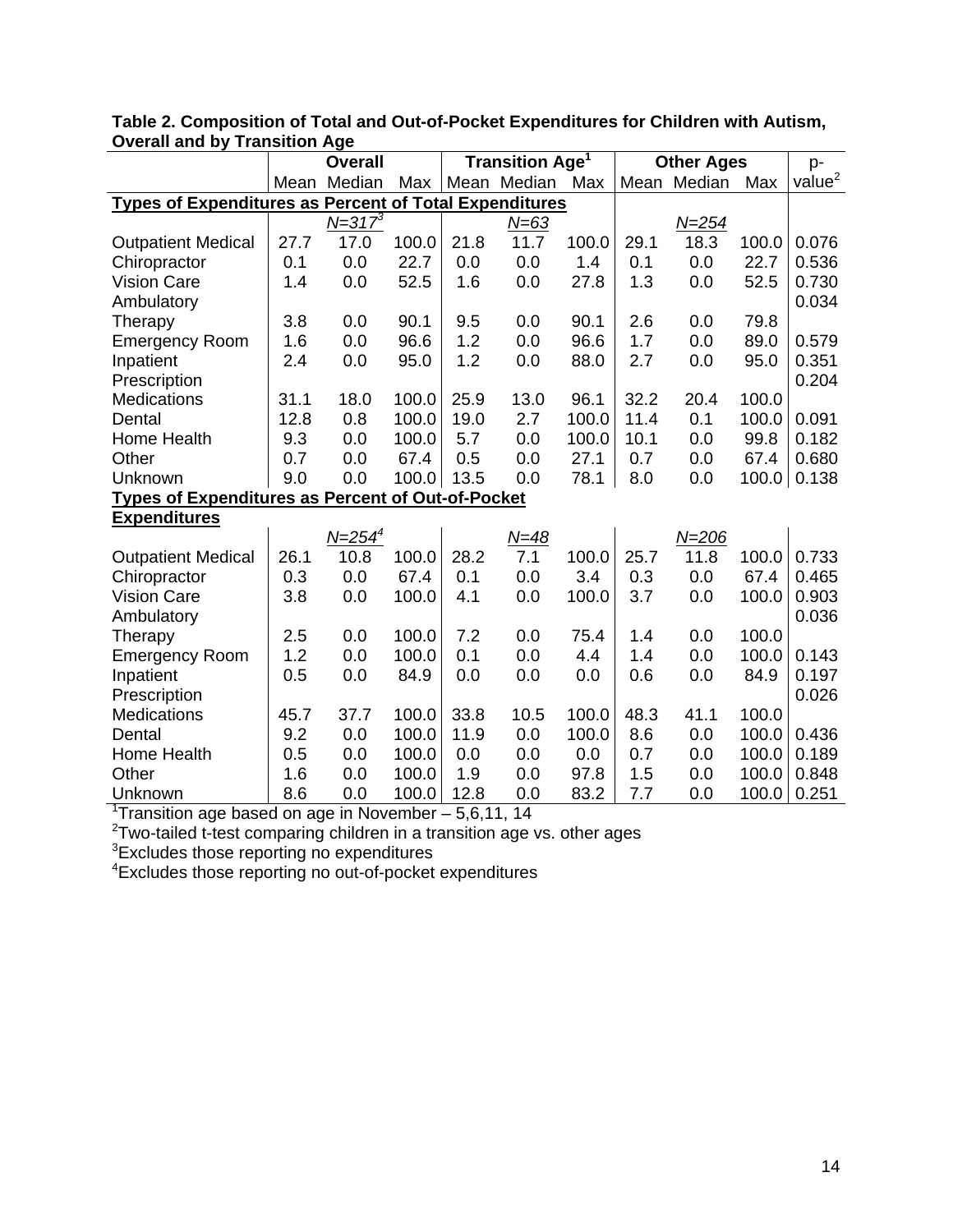**Table 3. Level of out-of-pocket expenditures by insurance<sup>a</sup> & income, for types of health care expenditure with at least 20% of families reporting spending (weighted)**

|                       |                              |                |                   |       | <b>Insurance Status<sup>a</sup></b> |                   |       |                     |                   |       |
|-----------------------|------------------------------|----------------|-------------------|-------|-------------------------------------|-------------------|-------|---------------------|-------------------|-------|
|                       |                              | <b>Overall</b> |                   |       | <b>Medicaid/SCHIP</b>               |                   |       | <b>Private Only</b> |                   |       |
|                       | <b>Type of Out-of-Pocket</b> |                | <b>Percent of</b> |       |                                     | <b>Percent of</b> |       |                     | <b>Percent of</b> |       |
| <b>Expenditure</b>    |                              |                | <b>FPL</b>        |       |                                     | <b>FPL</b>        |       |                     | <b>FPL</b>        |       |
|                       |                              |                | 200%              | $200$ |                                     | 200%              | $200$ |                     | 200%              | $200$ |
|                       |                              | All            | ÷                 | %     | All                                 | ÷                 | %     | All                 | ÷                 | $\%$  |
| Total n $\rightarrow$ |                              | 293            | 166               | 127   | 173                                 | 67                | 106   | 120                 | 99                | 21    |
| Total                 | % with Any                   |                |                   |       |                                     |                   |       |                     |                   |       |
|                       | expenditure                  | 82.0           |                   |       | 68.8                                |                   |       | 95.9                |                   |       |
|                       | h                            | $\%$           | 89.9%             | 65.6% | %                                   | 80.5%             | 57.3% | %                   | 95.6%             | 97.5% |
|                       | Median \$ <sup>c</sup>       | 351            | 501               | 169   | 235                                 | 287               | 171   | 560                 | 623               | 169   |
| Prescriptio           | % with Any                   |                |                   |       |                                     |                   |       |                     |                   |       |
| n Drug                | expenditure                  | 64.0           |                   |       | 50.6                                |                   |       | 78.0                |                   |       |
|                       |                              | $\%$           | 70.7%             | 50.0% | %                                   | 56.6%             | 44.8% | %                   | 79.3%             | 70.1% |
|                       | Median \$ <sup>c</sup>       | 175            | 209               | 81    | 89                                  | 89                | 93    | 198                 | 242               | 81    |
| Outpatient            | % with Any                   |                |                   |       |                                     |                   |       |                     |                   |       |
| Medical               | expenditure                  | 55.9           |                   |       | 26.9                                |                   |       | 86.5                |                   |       |
|                       | b                            | %              | 69.6%             | 27.8% | %                                   | 40.6%             | 13.5% | %                   | 87.2%             | 82.2% |
|                       | Median $$^{\circ}$           | 99             | 102               | 57    | 120                                 | 120               | 101   | 85                  | 99                | 57    |
| Dental                | % with Any                   |                |                   |       |                                     |                   |       |                     |                   |       |
|                       | expenditure                  | 23.6           |                   |       |                                     |                   |       | 46.8                |                   |       |
|                       |                              | %              | 31.2%             | 7.9%  | 1.6%                                | 2.4%              | 0.8%  | ℅                   | 48.7%             | 35.1% |
|                       | Median \$ <sup>c</sup>       | 147            | 160               | 60    | 117                                 | 117               | 84    | 150                 | 163               | 60    |

 $a$  Children with Other Public Insurance (N=12) or No Insurance (N=11) are excluded from this table.

b This is the percentage of sample families who had any out-of-pocket expenditures in the specified category for the child with autism.

<sup>c</sup> The median spending amounts are the median for those with > \$0 out-of-pocket spending in the specified category.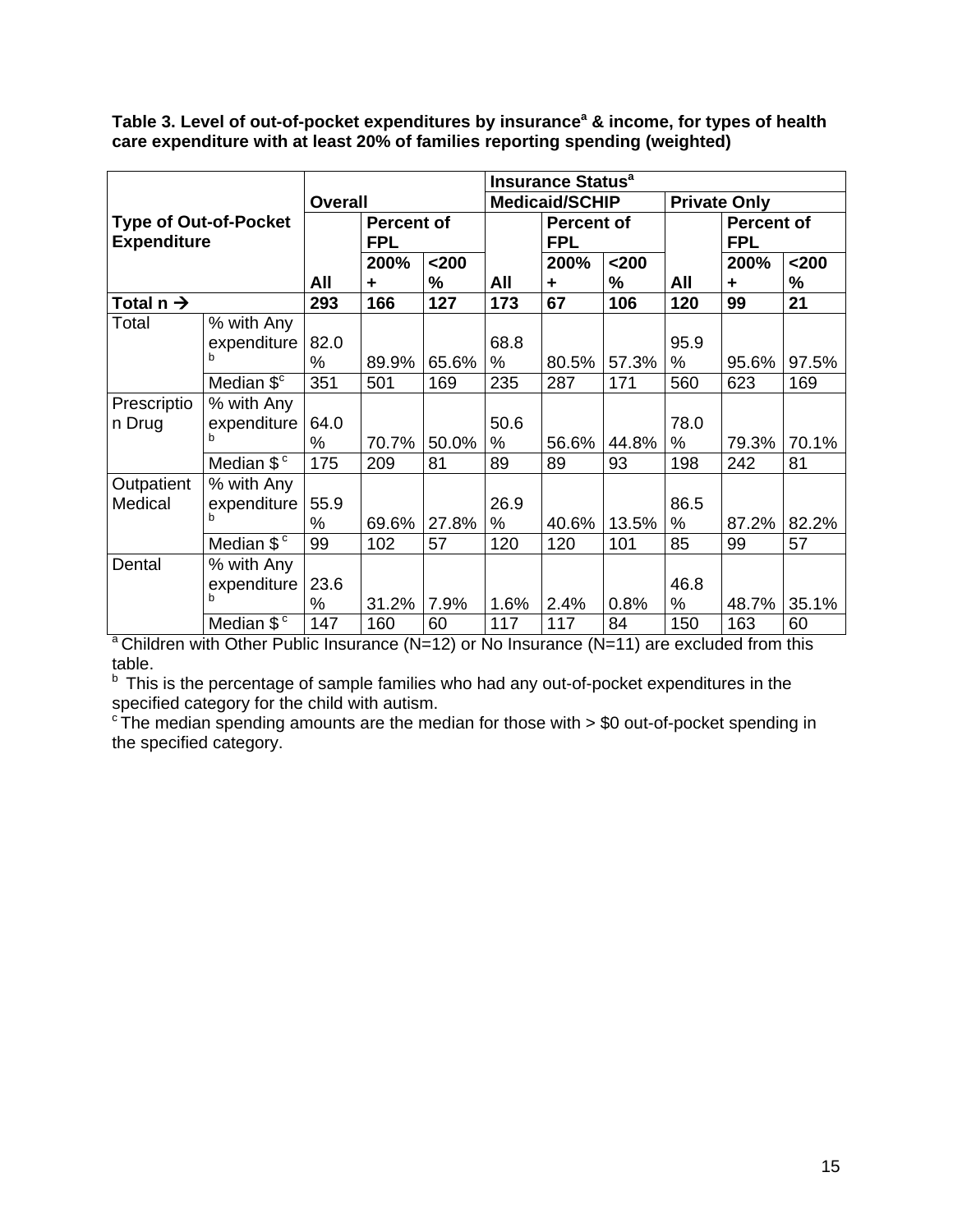



<sup>a</sup>FPL = federal poverty level; in 2009, for example, the federal poverty level for a family of three was \$18,310; twice the FPL for a family of three was \$36,620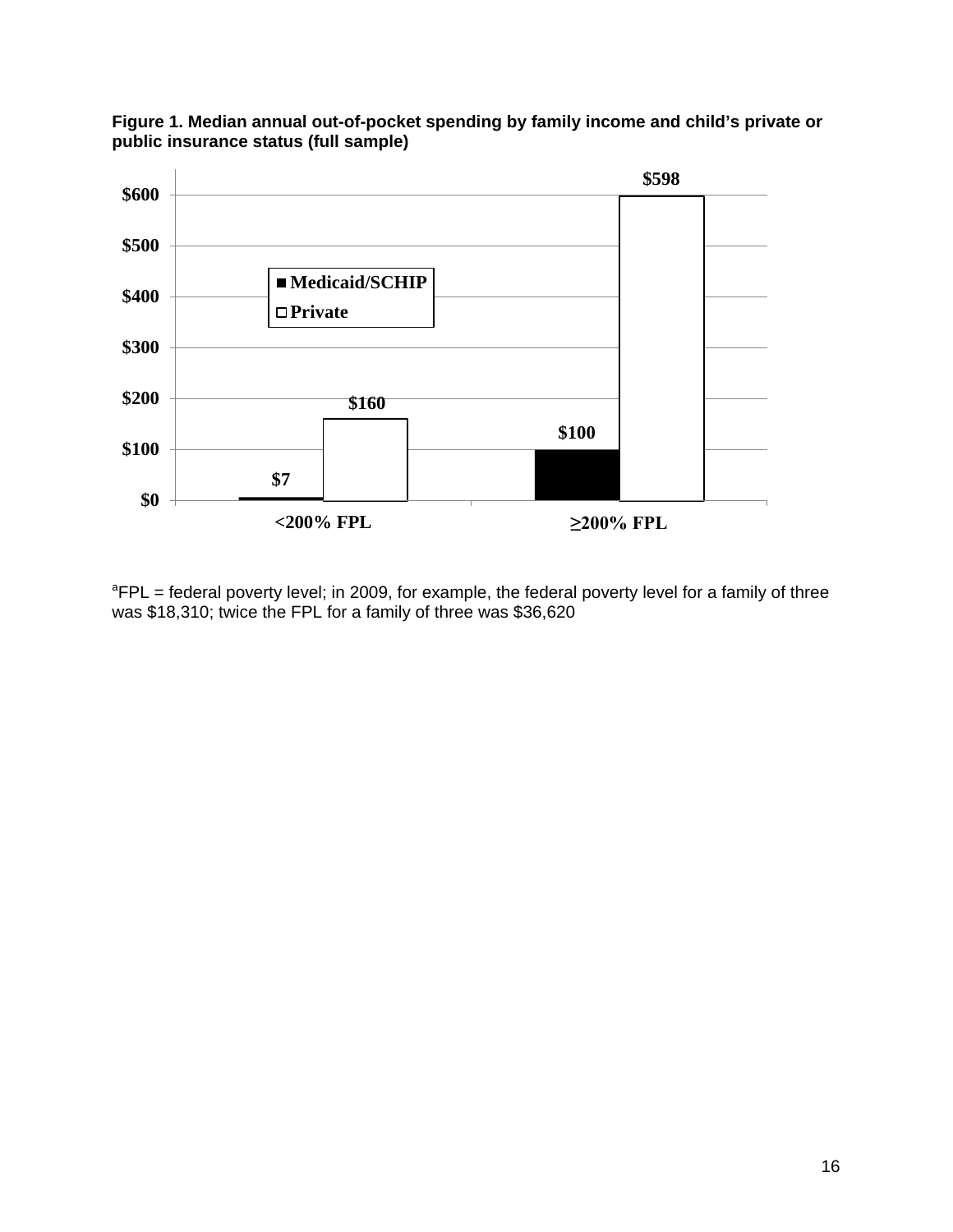



<sup>a</sup>FPL = federal poverty level; in 2009, for example, the federal poverty level for a family of three was \$18,310; twice the FPL for a family of three was \$36,620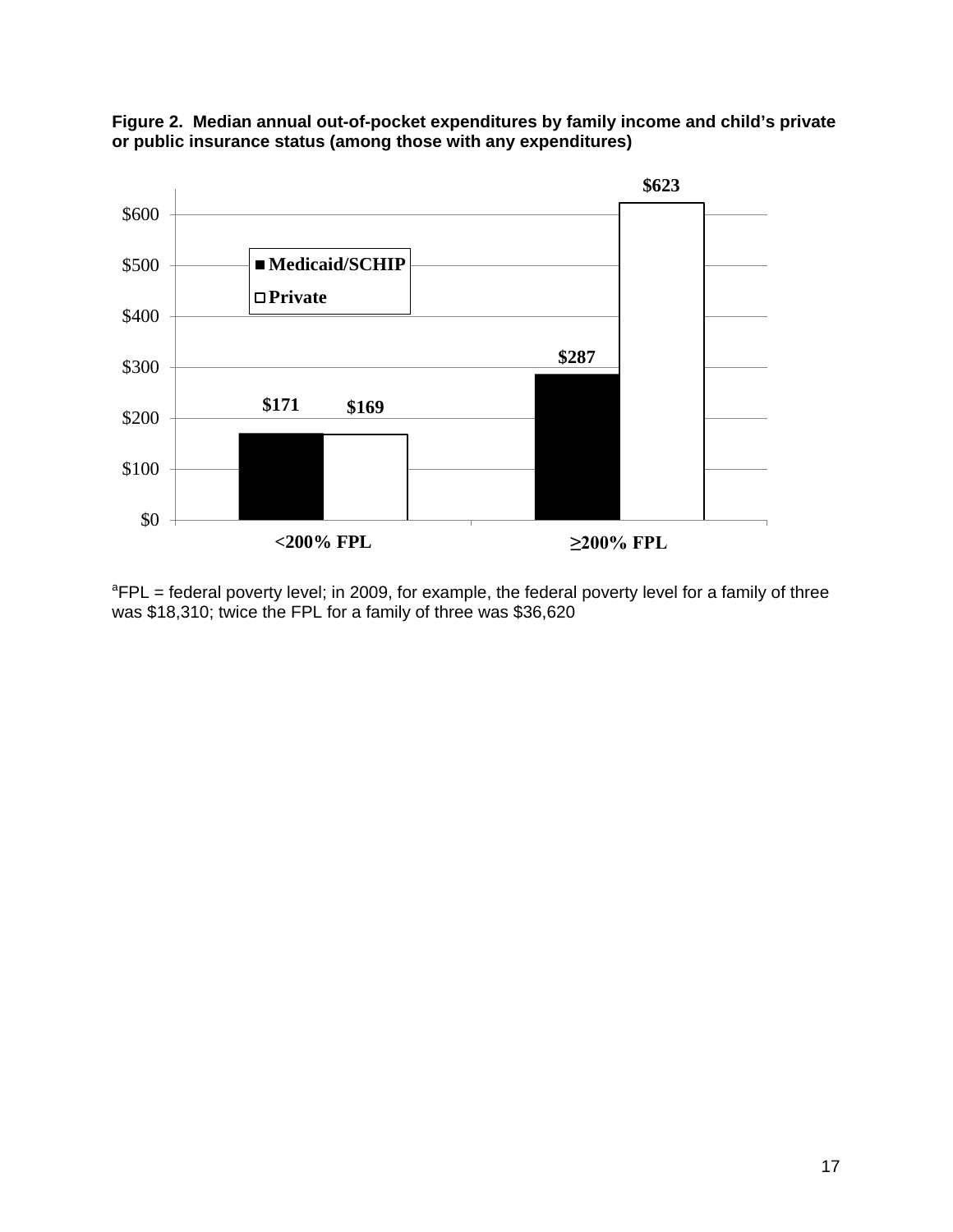|                                                                       |                     | Model set 1: Children with high impairment Model set 2: Children with low income |                      |                       | Model set 3: Minority children                                                                                               |                     | Model set 4: Children in a single wo hh |                          |
|-----------------------------------------------------------------------|---------------------|----------------------------------------------------------------------------------|----------------------|-----------------------|------------------------------------------------------------------------------------------------------------------------------|---------------------|-----------------------------------------|--------------------------|
| <b>Expenditures</b>                                                   | Total               | Out of pocket                                                                    | Total                | Out of pocket         | Total                                                                                                                        | Out of pocket       | Total                                   | Out of pocket            |
| <b>Logistic Regression for Any Expenditure1</b>                       |                     |                                                                                  |                      |                       |                                                                                                                              |                     |                                         |                          |
|                                                                       | Odds Ratio (95% CI) | Odds Ratio (95% CI)                                                              |                      |                       | Odds Ratio (95% CI)  Odds Ratio (95% CI)  Odds Ratio (95% CI)  Odds Ratio (95% CI)  Odds Ratio (95% CI)  Odds Ratio (95% CI) |                     |                                         |                          |
| <b>Transition X High Impairment</b>                                   | <b>NA</b>           | 0.46(0.15, 1.42)                                                                 |                      |                       |                                                                                                                              |                     |                                         |                          |
| Transition x not high impairment                                      |                     | 1.57 (0.70,3.52)                                                                 |                      |                       |                                                                                                                              |                     |                                         |                          |
| Not transition x high impairment                                      |                     | 1.56 (0.56,4.32)                                                                 |                      |                       |                                                                                                                              |                     |                                         |                          |
| Not transition x not high impairment                                  |                     | reference                                                                        |                      |                       |                                                                                                                              |                     |                                         |                          |
| <b>Transition X Low Income</b>                                        |                     |                                                                                  | 1.21 (0.21,7.04)     | 0.97(0.49.1.93)       |                                                                                                                              |                     |                                         |                          |
| Transition x not low income                                           |                     |                                                                                  | 0.91(0.24, 3.40)     | 0.99(0.46, 2.12)      |                                                                                                                              |                     |                                         |                          |
| Not transition x low income                                           |                     |                                                                                  | 1.51 (0.48,4.78)     | $0.39(0.19, 0.83)$ ** |                                                                                                                              |                     |                                         |                          |
| Not transition x not low income                                       |                     |                                                                                  | reference            | reference             |                                                                                                                              |                     |                                         |                          |
| <b>Transition X Minority</b>                                          |                     |                                                                                  |                      |                       | <b>NA</b>                                                                                                                    | $0.46$ (0.20,1.09)* |                                         |                          |
| transition x not minority                                             |                     |                                                                                  |                      |                       |                                                                                                                              | 1.92 (0.89,4.12)*   |                                         |                          |
| Not transition x minority                                             |                     |                                                                                  |                      |                       |                                                                                                                              | 0.56(0.24, 1.28)    |                                         |                          |
| Not transition x not minority                                         |                     |                                                                                  |                      |                       |                                                                                                                              | reference           |                                         |                          |
| <b>Transition X Single Woman Household</b>                            |                     |                                                                                  |                      |                       |                                                                                                                              |                     | $0.17(0.02, 1.34)^*$                    | $0.16$ (0.05,0.49)**     |
| Transition x not single wo hh                                         |                     |                                                                                  |                      |                       |                                                                                                                              |                     | 2.89 (0.77,10.85)                       | $3.03$ $(1.42, 6.45)$ ** |
| Not transition x single wo hh                                         |                     |                                                                                  |                      |                       |                                                                                                                              |                     | 7.51 (1.02,55.08)**                     | 3.66 (1.32, 10.18)**     |
| Not transition x not single wo hh                                     |                     |                                                                                  |                      |                       |                                                                                                                              |                     | reference                               | reference                |
| Linear Regression for Expenditures, Among those with Any Expenditures |                     |                                                                                  |                      |                       |                                                                                                                              |                     |                                         |                          |
|                                                                       | Coefficient (SE)    | Coefficient                                                                      | Coefficient          | Coefficient           | Coefficient                                                                                                                  | Coefficient         | Coefficient                             | Coefficient              |
| Intercept                                                             | 7488.52 (1957.72)** | 384.02 (196.43)*                                                                 | 7532.58 (1945.84)**  | 391.34 (196.54)**     | 7599.56 (1959.84)**                                                                                                          | 392.57 (163.63)**   | 7536.26 (1950.56)**                     | 382.34 (200.61)*         |
| <b>Transition X High Impairment</b>                                   | 4007.03 (1562.15)** | -25.24 (232.74)                                                                  |                      |                       |                                                                                                                              |                     |                                         |                          |
| Transition x not high impairment                                      | 955.07*(1384.29)    | 1159.41 (408.4)**                                                                |                      |                       |                                                                                                                              |                     |                                         |                          |
| Not transition x high impairment                                      | 107.01 (1949.59)    | 363.36 (221.35)                                                                  |                      |                       |                                                                                                                              |                     |                                         |                          |
| Not transition x not high impairment                                  | reference           | reference                                                                        |                      |                       |                                                                                                                              |                     |                                         |                          |
| <b>Transition X Low Income</b>                                        |                     |                                                                                  | -2859.72 (1276.21)** | 586.57 (492.53)       |                                                                                                                              |                     |                                         |                          |
| Transition x not low income                                           |                     |                                                                                  | 708.33 (1595.89)     | 1130.57 (461.5)**     |                                                                                                                              |                     |                                         |                          |
| Not transition x low income                                           |                     |                                                                                  | 1998.42 (1459.39)    | -295.43 (127.82)**    |                                                                                                                              |                     |                                         |                          |
| Not transition x not low income                                       |                     |                                                                                  | reference            | reference             |                                                                                                                              |                     |                                         |                          |
| <b>Transition X Minority</b>                                          |                     |                                                                                  |                      |                       | 603.1 (1552.37)                                                                                                              | 1032.34 (1263.03)   |                                         |                          |
| <b>Transition x not minority</b>                                      |                     |                                                                                  |                      |                       | -1766.09 (1439.65)                                                                                                           | 962.87 (342.83)**   |                                         |                          |
| Not transition x minority                                             |                     |                                                                                  |                      |                       | -1144.79 (1602.47)                                                                                                           | 290.24 (307.12)     |                                         |                          |
| Not transition x not minority                                         |                     |                                                                                  |                      |                       | reference                                                                                                                    | reference           |                                         |                          |
| <b>Transition X Single Woman Household</b>                            |                     |                                                                                  |                      |                       |                                                                                                                              |                     | -2649.21 (1952.65)                      | 410.59 (278.68)          |
| Transition x not single wo hh                                         |                     |                                                                                  |                      |                       |                                                                                                                              |                     | -1319.68 (1305.01)                      | 1015.75 (384.7)**        |
| Not transition x single wo hh                                         |                     |                                                                                  |                      |                       |                                                                                                                              |                     | -956.46(1891.8)                         | 557.33 (219.65)**        |
| Not transition x not single wo hh                                     |                     |                                                                                  |                      |                       |                                                                                                                              |                     | reference                               | reference                |
| High impairment                                                       |                     |                                                                                  | 328.46 (1750.44)     | 212.75 (214.06)       | 284.3 (1755.99)                                                                                                              | 235 (206.92)        | -252.68 (1762.96)                       | 244.3 (212.78)           |
| Low income                                                            | 2461.36 (1269.71)*  | 453.24 (138.97)**                                                                |                      |                       | -2335.33 (1288.31)*                                                                                                          | -395.51 (157.55)**  | -2379.69 (1284.8)*                      | 401.06 (141.83)**        |
| <b>Minority race</b>                                                  | 905.55 (1331.07)    | 287.74 (335.63)                                                                  | -1062.69 (1337.55)   | 265.13 (341.01)       |                                                                                                                              |                     | -918.08 (1335.44)                       | 292.34 (343.02)          |
| Single woman household                                                | -1030.45 (1584.09)  | -541.38 (208.75)**                                                               | 1084.91 (1593.32)    | 622.87 (217.66)**     | -1094.55 (1572.80)                                                                                                           | -608.61 (216.5)**   |                                         |                          |
| Uninsured at least 1 month                                            | 464.42 (2266.39)    | 438.56 (525.07)                                                                  | -310.88 (2263.15)    | 501.71 (534.89)       | -371.43 (2257.02)                                                                                                            | 468.72 (537.49)     | 382.07 (2262.08)                        | 480.08 (537.59)          |
| Bachelor's degree or higher                                           | 1187.8 (1671.29)    | 420.19 (175.64)**                                                                | -1239.01 (1703.89)   | 433.05 (169.08)**     | $-1151.11(1668.38)$                                                                                                          | 453.11 (179.39)**   | $-1161.88(1687.2)$                      | 454.22 (184.77)**        |
| Rural                                                                 | 2809.41 (2450.88)   | 183.41 (262.46)                                                                  | 2779.46 (2460.02)    | 161.12 (264.44)       | 2717.67 (2454.66)                                                                                                            | 154.79 (262.86)     | 2772.21 (2459.12)                       | 156.27 (264.82)          |
| transition*disadvantage interaction                                   | 0.15                | 0.009                                                                            | 0.272                | 0.42                  | 0.555                                                                                                                        | 0.959               | 0.577                                   | 0.199                    |
| R <sub>2</sub>                                                        | 0.025               | 0.15                                                                             | 0.024                | 0.143                 | 0.024                                                                                                                        | 0.139               | 0.023                                   | 0.14                     |

#### **Table 4. Logit models of any expenditures and linear regressions of level of expenditures among children with expenditures**

<sup>1</sup>These estimates are adjusted for the other variables shown in the linear regression below. NA: Inestimable because there are no high impairment or non-minority children in a transition age with no expenditures. \* p<0.10, \*\* p<0.05